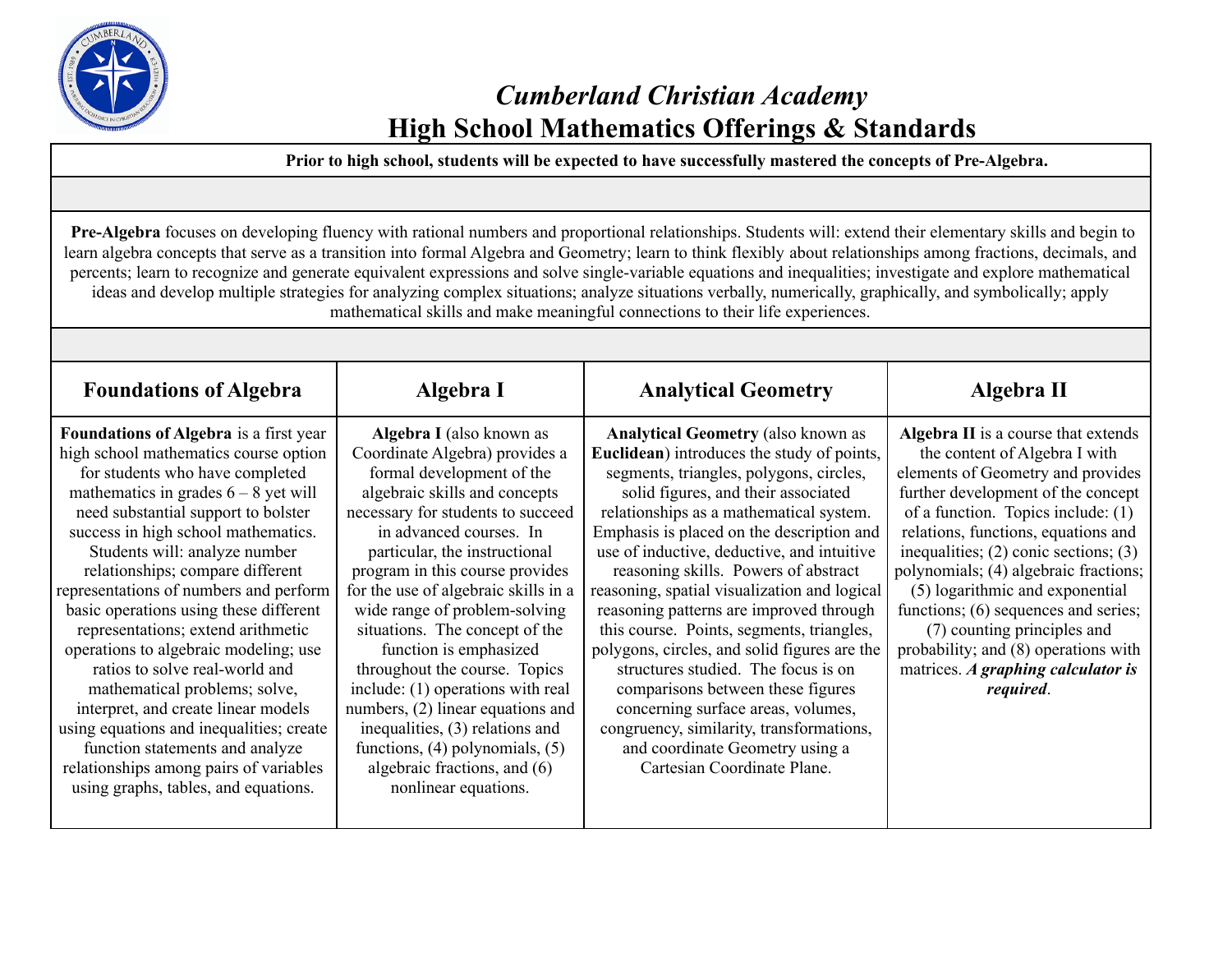| <b>Advanced Math</b>                                                                                                                                                                                                                                                                                                                                                                                                                                                                                                                                                                                                                                                                                                                                                                                                                                    | <b>Statistics</b>                                                                                                                                                                                                                                                                                                                                                                                                                                                                                                                                                                                                                                                                                                                                        | <b>Pre-Calculus</b>                                                                                                                                                                                                                                                                                                                                                                                                                                                                                                                                                                                                                   | Calculus                                                                                                                                                                                                                                                                                                                                                                                                                                                                                                                                                                                                                                                                                                                                                 |
|---------------------------------------------------------------------------------------------------------------------------------------------------------------------------------------------------------------------------------------------------------------------------------------------------------------------------------------------------------------------------------------------------------------------------------------------------------------------------------------------------------------------------------------------------------------------------------------------------------------------------------------------------------------------------------------------------------------------------------------------------------------------------------------------------------------------------------------------------------|----------------------------------------------------------------------------------------------------------------------------------------------------------------------------------------------------------------------------------------------------------------------------------------------------------------------------------------------------------------------------------------------------------------------------------------------------------------------------------------------------------------------------------------------------------------------------------------------------------------------------------------------------------------------------------------------------------------------------------------------------------|---------------------------------------------------------------------------------------------------------------------------------------------------------------------------------------------------------------------------------------------------------------------------------------------------------------------------------------------------------------------------------------------------------------------------------------------------------------------------------------------------------------------------------------------------------------------------------------------------------------------------------------|----------------------------------------------------------------------------------------------------------------------------------------------------------------------------------------------------------------------------------------------------------------------------------------------------------------------------------------------------------------------------------------------------------------------------------------------------------------------------------------------------------------------------------------------------------------------------------------------------------------------------------------------------------------------------------------------------------------------------------------------------------|
|                                                                                                                                                                                                                                                                                                                                                                                                                                                                                                                                                                                                                                                                                                                                                                                                                                                         |                                                                                                                                                                                                                                                                                                                                                                                                                                                                                                                                                                                                                                                                                                                                                          |                                                                                                                                                                                                                                                                                                                                                                                                                                                                                                                                                                                                                                       |                                                                                                                                                                                                                                                                                                                                                                                                                                                                                                                                                                                                                                                                                                                                                          |
| <b>Advanced Math, or College</b><br>Readiness Math, studies<br>mathematical standards of higher<br>level Algebra skills including<br>in-depth understanding of functions,<br>matrices, Geometry including<br>transformations, and Statistics<br>including computations and<br>permutations. Students will: graph<br>linear and nonlinear functions and<br>relations as well as inequalities;<br>interpret information from graphs;<br>solve systems of linear equations and<br>inequalities by various algebraic<br>methods as well as by graphing; use<br>trigonometry to solve for angles,<br>sides and areas of various triangles;<br>use trigonometry to solve equations<br>for linear and angular velocity and<br>identify amplitude, period, phase<br>shift, and vertical shift and other<br>topics. A graphing calculator is<br><i>required.</i> | <b>Statistical Reasoning (also known as</b><br>Statistics) provides students<br>opportunities to strengthen their<br>understanding of the statistical method<br>of inquiry and statistical simulations.<br>Students will formulate statistical<br>questions to be answered using data,<br>will design and implement a plan to<br>collect the appropriate data, will select<br>appropriate graphical and numerical<br>methods for data analysis, and will<br>interpret their results to make<br>connections with the initial question.<br>Topics include: $(1)$ population and<br>sample distributions, (2) randomness,<br>$(3)$ inference, $(4)$ bias, $(5)$ probability,<br>and (6) measures of central tendency.<br>A graphing calculator is required. | Pre-Calculus course topics<br>include college algebra,<br>advanced trigonometry, and<br>analytic geometry of two and<br>three dimensions. Students<br>experience a thorough analysis<br>of all elementary functions<br>and curve-sketching. Selected<br>discrete mathematics topics<br>including normal probability<br>distributions, non-linear<br>regression, and hypothesis<br>testing are explored. Practice<br>with proofs such as<br>mathematical induction are<br>included. $\boldsymbol{A}$ graphing<br>calculator is required. The<br>goal of this course is to<br>provide a sound foundation for<br>Calculus-based courses. | Calculus is a fourth mathematics<br>course option for students who have<br>completed Pre-Calculus or<br>Accelerated Pre-Calculus. It includes<br>problem solving, reasoning and<br>estimation, functions, derivatives,<br>application of the derivative, integrals,<br>and application of the integral.<br>Students will: investigate properties of<br>functions and use algebraic<br>manipulations to evaluate limits and<br>differentiate functions; investigate<br>limits, continuity, and differentiation<br>of functions; explore the concept of<br>integration and its relationship to<br>differentiation. A graphing calculator<br><i>is required.</i> The goal of this course is<br>to provide a sound foundation for<br>Calculus-based courses. |

### **Minimum Expected Technology Competencies for Juniors and Seniors**

Throughout the advanced courses, students will learn how to master the technology they are using in order to fulfill mathematics goals. Mastery of their use of technology is vital to future success. By the end of each course, students will be required to demonstrate their mastery (using technology) of the following tasks. Students will be able to: use technology to find zeros/roots/x-intercepts of polynomials second degree and higher; use matrices to solve systems of linear equations using Gauss-Jordan elimination (reduced row-echelon form); use technology to find intersections of functions; use technology to find extrema; demonstrate good judgement in choosing zoom & window sizes; use technology for 1-variable statistics calculation (mean, median, standard deviation, variance, and quartiles for box and whisker plots), including inputting lists; and to use technology to interpret function tables. These skills are based on the current ISTE Technology Standards for Students (http://www.iste.org).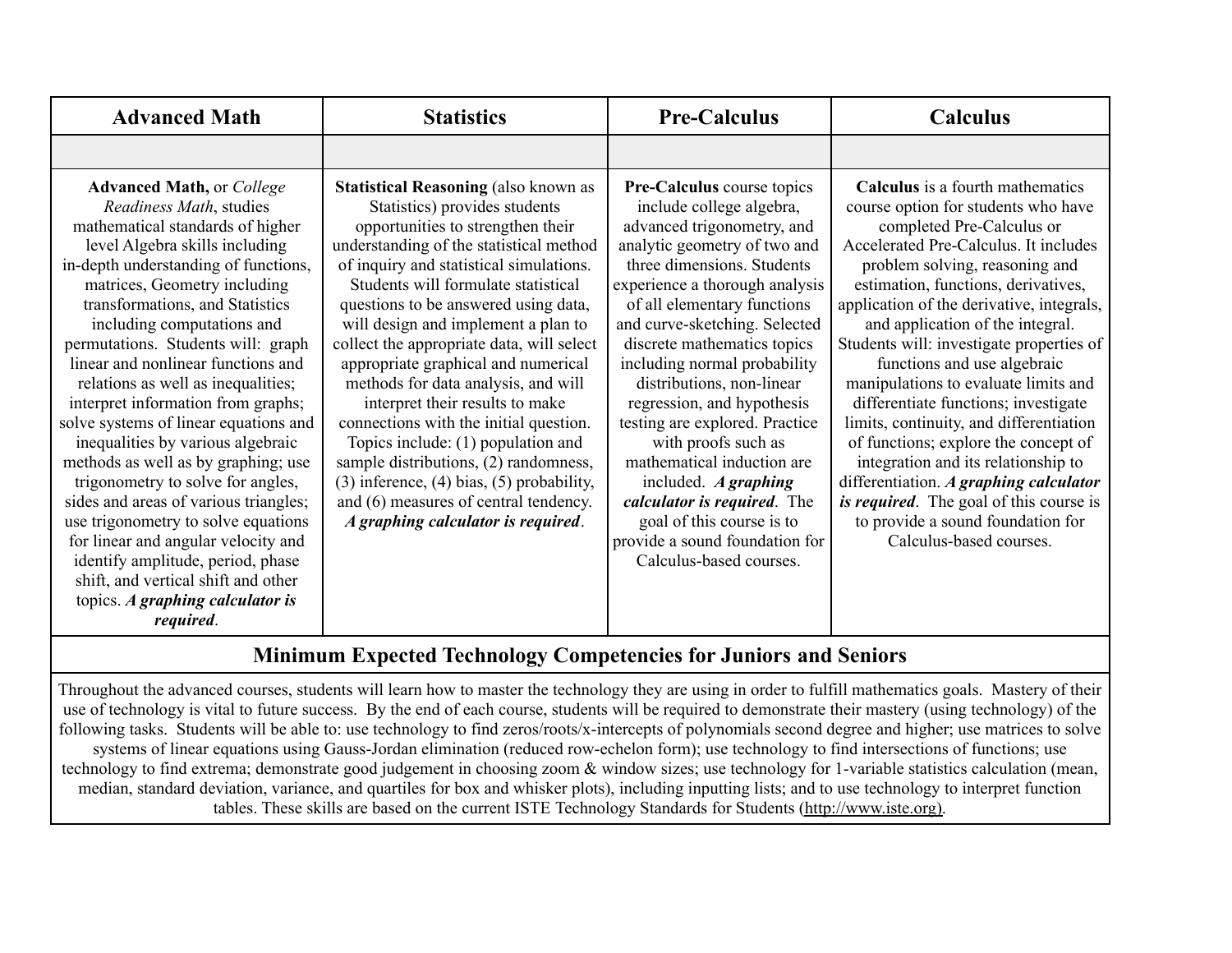### Advanced Math Pre-Algebra calculus is the calculus of the calculus in the calculus of the calculus of the calculus of the calculus of the calculus of the calculus of the calculus of the calculus of the calculus of the calculus of the ca or **Algebra 1** Algebra 1 Geometry **Algebra 2** Algebra 2 Statistics or Foundations of Math via Dual or Enrollment Algebra *Available to eligible freshmen* PreCalculus *as a core class* . . . . . . . . . . *Core* High School Mathematics Courses  $\cdot$   $\cdot$  *Fourth Year Options*

### **Suggested Progression of Upper School Mathematics**

*Progression follows the GDOE Mathematics Graduation Requirements (2020).*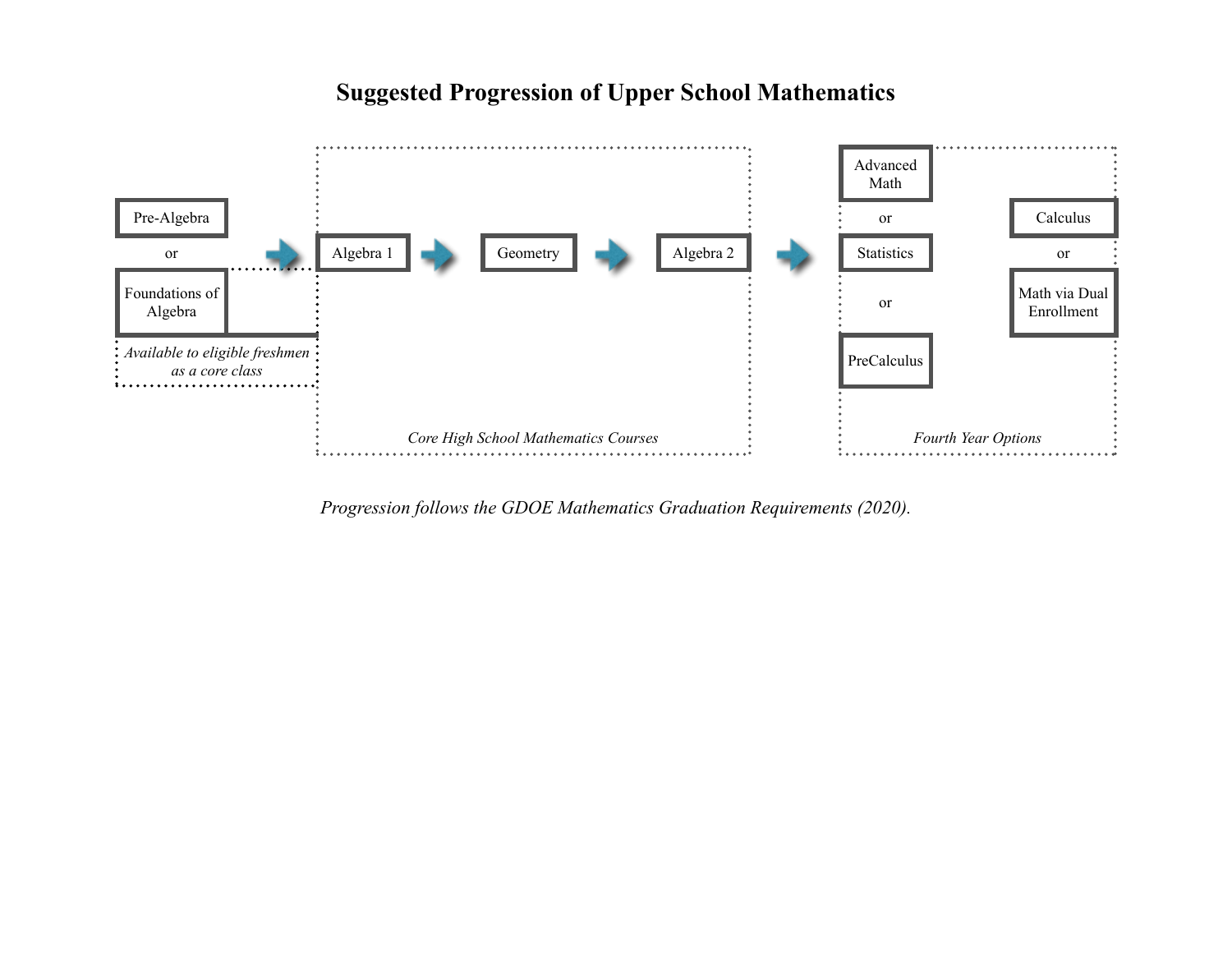### *Cumberland Christian Academy* **High School Language Arts Offerings & Standards**

**Prerequisite 9th grade English:** Students should have basic reading and writing skills. Some knowledge of research, and presentation skills. **Prerequisite 10th grade English:**Students should have grade level to above reading and writing skills as well as intermediate knowledge of research and presentation skills.

#### **Prerequisites:American Literature:**

Read and comprehend literature of 10th-grade complexity, including stories, dramas, and poetry.

Cite textual evidence to support their analysis of what a text says or implies.

Demonstrate good knowledge of the conventions of standard English grammar and usage, including capitalization, punctuation, sentence structure, subject-verb agreement, pronoun agreement, and spelling.

Produce clear and coherent writing for a variety of purposes, including arguments, informative texts, and research essays.

Employ composition elements such as thesis and topic sentences, logical organization, authoritative research, supporting details, and conclusions. Identify and interpret figurative language in context.

#### **Prerequisites:British Literature:**

Read and comprehend literature of 10th/11th-grade complexity.

Cite textual evidence to support their analysis of what a text says or implies.

Demonstrate good knowledge of the conventions of standard English grammar and usage, including capitalization, punctuation, sentence structure, subject-verb agreement, pronoun agreement, and spelling.

Produce clear and coherent writing for a variety of purposes, including arguments, informative texts, and research essays.

Employ composition elements such as thesis and topic sentences, logical organization, authoritative research, supporting details, and conclusions. Use precise language and formal style in academic writing.

Identify and interpret figurative language in context.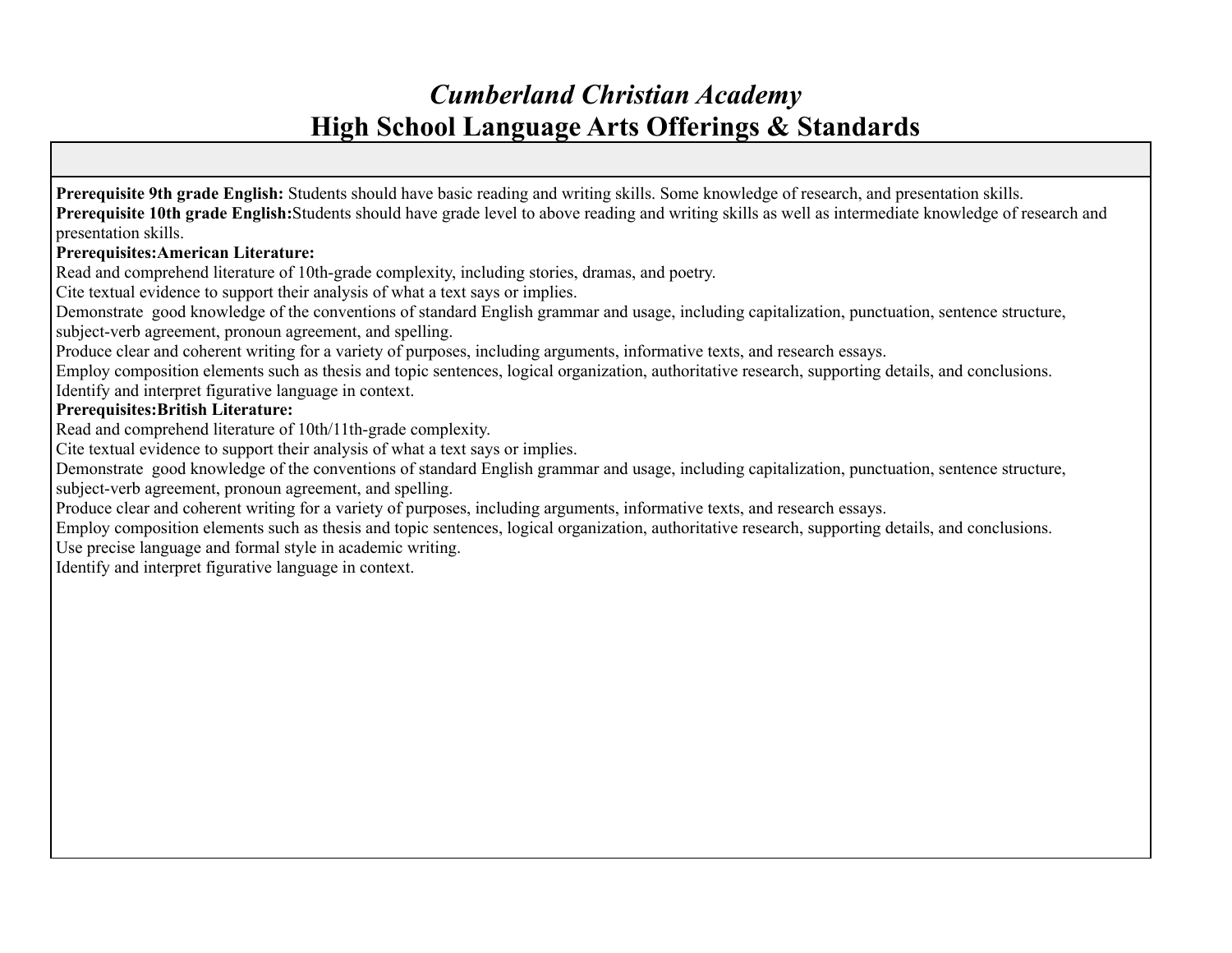| 9th Grade English                                                                                                                                                                                                                                                                                                                                                                                                                                                                                                                                                                                                                                                                                                                                                                                              | <b>World Literature</b>                                                                                                                                                                                                                                                                                                                                                                                                                                                                                                                                                                                                                                                                                                                                                                                                                                                                                                                                                                                                                                     | <b>U.S. Literature</b>                                                                                                                                                                                                                                                                                                                                                                                                                                                                                                                                                                                                                                                                                                                                                                                                                                                                                                                                                                                                                                                                                                                            | <b>British Literature</b>                                                                                                                                                                                                                                                                                                                                                                                                                                                                                                                                                                                                                                                                                                                                                                                                                                                                                                                                                                                                                                                                                |
|----------------------------------------------------------------------------------------------------------------------------------------------------------------------------------------------------------------------------------------------------------------------------------------------------------------------------------------------------------------------------------------------------------------------------------------------------------------------------------------------------------------------------------------------------------------------------------------------------------------------------------------------------------------------------------------------------------------------------------------------------------------------------------------------------------------|-------------------------------------------------------------------------------------------------------------------------------------------------------------------------------------------------------------------------------------------------------------------------------------------------------------------------------------------------------------------------------------------------------------------------------------------------------------------------------------------------------------------------------------------------------------------------------------------------------------------------------------------------------------------------------------------------------------------------------------------------------------------------------------------------------------------------------------------------------------------------------------------------------------------------------------------------------------------------------------------------------------------------------------------------------------|---------------------------------------------------------------------------------------------------------------------------------------------------------------------------------------------------------------------------------------------------------------------------------------------------------------------------------------------------------------------------------------------------------------------------------------------------------------------------------------------------------------------------------------------------------------------------------------------------------------------------------------------------------------------------------------------------------------------------------------------------------------------------------------------------------------------------------------------------------------------------------------------------------------------------------------------------------------------------------------------------------------------------------------------------------------------------------------------------------------------------------------------------|----------------------------------------------------------------------------------------------------------------------------------------------------------------------------------------------------------------------------------------------------------------------------------------------------------------------------------------------------------------------------------------------------------------------------------------------------------------------------------------------------------------------------------------------------------------------------------------------------------------------------------------------------------------------------------------------------------------------------------------------------------------------------------------------------------------------------------------------------------------------------------------------------------------------------------------------------------------------------------------------------------------------------------------------------------------------------------------------------------|
| The objective of this course<br>is to further develop<br>students' skills in reading,<br>writing, and critical<br>thinking. Students will<br>study the fundamental<br>principles of writing using<br>proper grammar in a clear<br>sentence style. Students will<br>be able to develop ideas by<br>using and discussing<br>relevant details to give<br>vividness and specificity to<br>the author's words. Students<br>will also read and explore<br>fiction, poetry, and drama.<br>Cite strong and thorough<br>textual evidence to support<br>analysis of what the text<br>says explicitly as well as<br>inferences drawn from the<br>text.<br>Determine a theme and/or<br>central idea of text and<br>analyze in detail its<br>development over the<br>course of the text, including<br>how it emerges and is | Students will study poetry, fiction,<br>nonfiction, and Shakespearean drama to<br>enrich their literary experience and to<br>provide a basis for advanced literary<br>analysis. The primary focus is on<br>literature and world cultures. Students<br>will write responses to literature,<br>narrative, and persuasive essays, and<br>research reports. They will deliver oral<br>presentations that convey clear<br>viewpoints. Students will study literary<br>terms, vocabulary, and conventions of<br>grammar, punctuation, and spelling.<br>Determine the meaning of words and<br>phrases as they are used in a text,<br>including figurative, connotative, and<br>technical meanings; analyze the<br>cumulative impact of specific word<br>choices on meaning and tone (e.g., how<br>the language of a court opinion differs<br>from that of a newspaper).<br>Analyze in detail how an author's ideas<br>or claims are developed and refined by<br>particular sentences, paragraphs, or<br>larger portions of a text (e.g., a section<br>or chapter). | The study of American literature takes<br>the student through a survey of the<br>thoughts, philosophies, and creative<br>imaginings of the American people, from<br>the colonial period through the 20 <sup>th</sup><br>Century. By the end of American<br>Literature, the student will be able to:<br>Demonstrate knowledge of seventeenth-,<br>eighteenth-, nineteenth- and early<br>twentieth-century foundational works of<br>American Literature.<br>Recall the principal characteristics of<br>major periods and trends of the literature<br>of the United States and relate these<br>characteristics to specific works studied.<br>Identify important aspects of the<br>historical, cultural, and philosophical<br>context of the<br>various periods of American literature<br>and relate trends in literature to the<br>context in which the literature is written.<br>Define selected literary terms and apply<br>them in analysis of literary selections.<br>Cite strong and thorough textual evidence<br>to support analysis of what the text says<br>explicitly or implicitly, including<br>determining where the text leaves matters | The study of English literature takes the<br>student through a survey of the legends,<br>philosophies, and creative imaginings of<br>the British Isles, together with the<br>richness of expression that infuses much<br>of the English language today. By the end<br>of British Literature, the student will be<br>able to:<br>Demonstrate knowledge of foundational<br>works of English literature, from the<br>Anglo-Saxon Period into the Twentieth<br>Century.<br>Recall the principal themes and stylistic<br>features of each major period of English<br>literature and be able to relate these<br>features to specific works of the period.<br>Identify important aspects of the<br>historical, cultural, and philosophical<br>context of each<br>period of English literature and relate<br>trends in literature to the context in which<br>the literature is written.<br>Define selected literary terms and apply<br>them in analysis of literary selections.<br>Cite strong and thorough textual evidence<br>to support analysis of what the text says<br>explicitly or implicitly, including |
| shaped and refined by<br>specific details; provide an<br>objective summary of the<br>text.                                                                                                                                                                                                                                                                                                                                                                                                                                                                                                                                                                                                                                                                                                                     | Analyze a particular point of view or<br>cultural experience reflected in a work<br>of literature from outside the United                                                                                                                                                                                                                                                                                                                                                                                                                                                                                                                                                                                                                                                                                                                                                                                                                                                                                                                                   | uncertain.<br>Analyze the impact of the author's<br>choices regarding how to develop and<br>relate elements of a story or drama. such                                                                                                                                                                                                                                                                                                                                                                                                                                                                                                                                                                                                                                                                                                                                                                                                                                                                                                                                                                                                             | determining where the text leaves matters<br>uncertain.<br>Analyze the impact of the author's<br>choices regarding how to develop and<br>relate elements of a story or drama. such                                                                                                                                                                                                                                                                                                                                                                                                                                                                                                                                                                                                                                                                                                                                                                                                                                                                                                                       |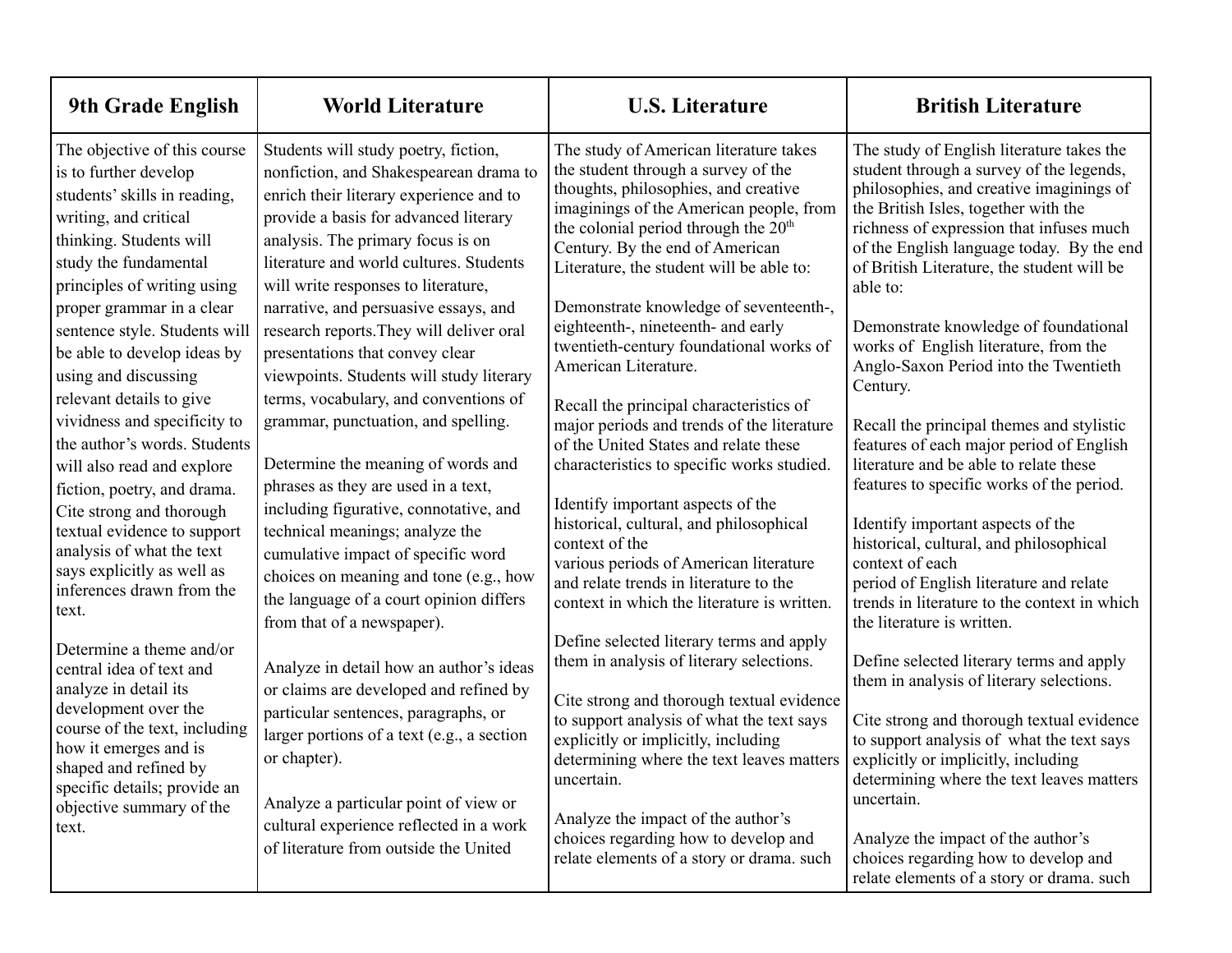| Determine a central idea of<br>a text and analyze its<br>development over the                                                                                                                                  | States, drawing on a wide reading of<br>world literature.                                                                                                                                                                                   | as setting, character development, plot<br>sequencing.                                                                                                                                                                        | as setting, character development, plot<br>sequencing.                                                                                                                                                                                                                               |
|----------------------------------------------------------------------------------------------------------------------------------------------------------------------------------------------------------------|---------------------------------------------------------------------------------------------------------------------------------------------------------------------------------------------------------------------------------------------|-------------------------------------------------------------------------------------------------------------------------------------------------------------------------------------------------------------------------------|--------------------------------------------------------------------------------------------------------------------------------------------------------------------------------------------------------------------------------------------------------------------------------------|
| course of the text, including<br>how it emerges and is<br>shaped and refined by<br>specific details; provide an<br>objective summary of the                                                                    | Determine an author's point of view or<br>purpose in a text and analyze how an<br>author uses rhetoric to advance that<br>point of view or purpose.                                                                                         | Use both prose and poetry genres to<br>respond to ideas in literature or to<br>demonstrate understanding of literary<br>genres or techniques.                                                                                 | Use both prose and poetry genres to<br>respond to ideas in literature or to<br>demonstrate<br>understanding of literary genres or<br>techniques.                                                                                                                                     |
| text.<br>Analyze how complex<br>characters (e.g., those with<br>multiple or conflicting<br>motivations) develop over                                                                                           | Elevate the argument and specific<br>claims in a text, assessing whether the<br>reasoning is valid and the evidence is<br>relevant and sufficient.                                                                                          | Research print and Internet sources to<br>support their arguments in preparing a<br>short<br>thesis paper about some topic of their<br>own choosing.                                                                          | Research literary criticism and other<br>secondary sources to support their own<br>arguments,<br>in preparing a major thesis paper about<br>some aspect of an assigned novel.                                                                                                        |
| the course of a text, interact<br>with other characters, and<br>advance the plot or develop<br>the theme<br>Demonstrate standard<br>English grammar and usage,<br>capitalization, punctuation,<br>and spelling | Analyze how an author draws on and<br>transforms source material in a specific<br>work (e.g., how Shakespeare treats a<br>theme or topic from the Bible or how a<br>later author draws on a play by<br>Shakespeare).                        | <b>Employ Modern Language Association</b><br>formatting and citation in preparation of<br>an<br>essay.<br>Develop and strengthen writing as<br>needed by planning, revising, editing,<br>rewriting, or trying a new approach. | Cite textual evidence to support their<br>analysis of literature.<br>Employ MLA format and citation in<br>preparation of formal essays.<br>Develop and strengthen writing as needed                                                                                                  |
| Use technology in research,<br>drafting, editing, and<br>presenting.                                                                                                                                           | Analyze seminal U.S. documents of<br>historical and literary significance.<br>Read and comprehend literature,<br>including stories, dramas, and poems, in<br>the grade 10 text complexity band<br>proficiently, with scaffolding as needed. | Demonstrate command of the<br>conventions of standard English grammar<br>and usage, capitalization, punctuation,<br>and spelling.<br>Use digital media in researching,<br>preparing, editing, and presenting<br>information.  | by planning, revising, editing, rewriting,<br>or trying a new approach.<br>Demonstrate command of the conventions<br>of standard English grammar and usage,<br>capitalization, punctuation, and spelling.<br>Use digital media in researching,<br>preparing, editing, and presenting |
|                                                                                                                                                                                                                | Use technology in researching, drafting,<br>editing, and presenting.                                                                                                                                                                        |                                                                                                                                                                                                                               | information.                                                                                                                                                                                                                                                                         |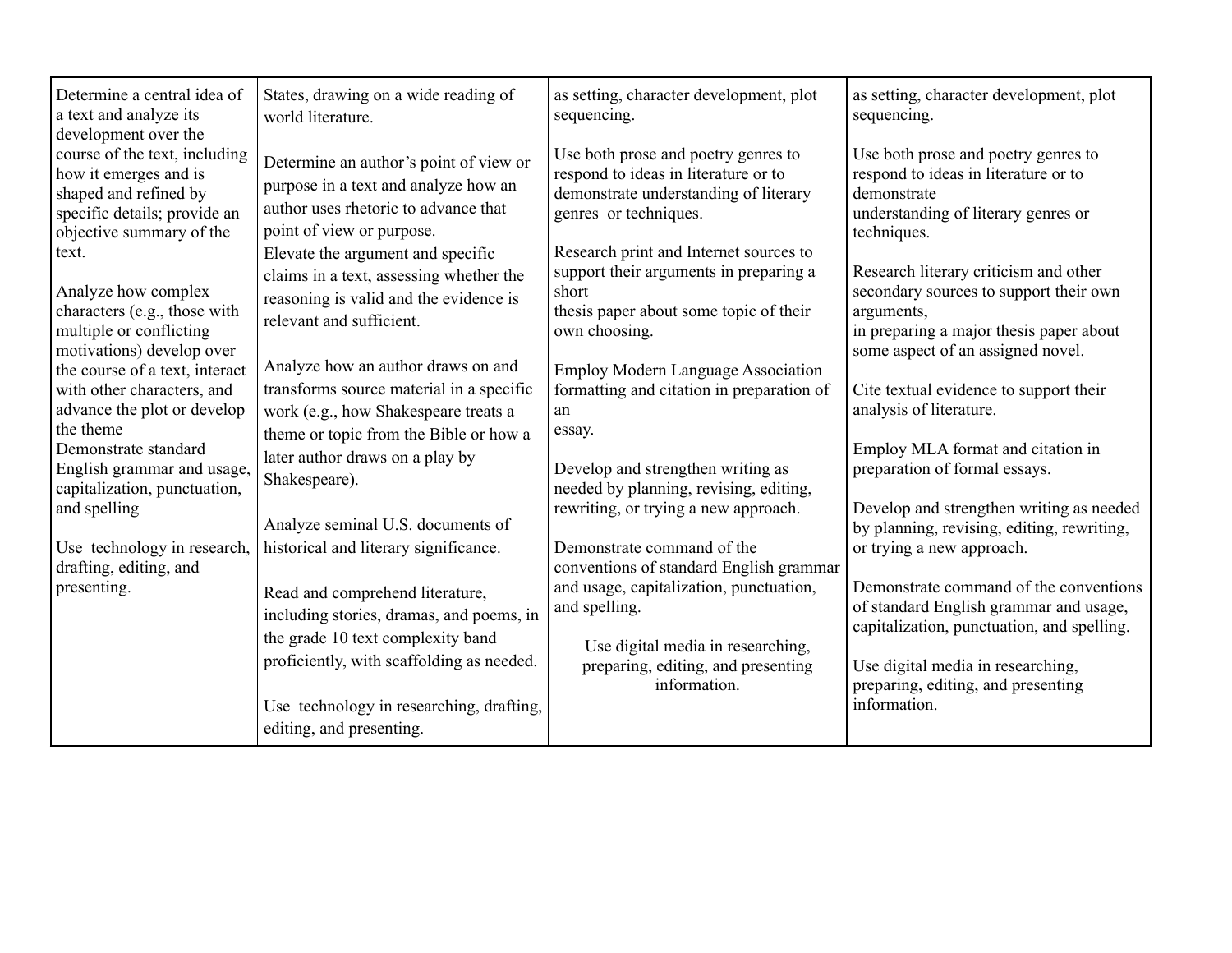# *Cumberland Christian Academy* **High School Science Offerings & Standards**

| There are no prerequisites for Anatomy<br>There are no prerequisites for Biology 1<br>Prerequisite for Biology: Successful completion of 2 semesters of Biology 1<br>Prerequisite for Chemistry: Successful completion of two years of high school science and competency in algebra 1 skills<br>Prerequisite for Physics: Competency in pre-algebra skills and competency in measuring skills such as a ruler and protractor<br>Prerequisite for Honors Physics:Successful completion of three years of high school science, Competency in algebra 1 skills, Competency in measuring skills<br>such as a ruler and protractor.                                                                               |                                                                                                                                                                                                                                                                                                                                                                                                                                                                                                                                                                                                                                                                                                                                                                                                                                                                                                                       |                                                                                                                                                                                                                                                                                                                                                                                                                                                                                                                                                                                                                                                                                                                                                                                                   |                                                                                                                                                                                                                                                                                                                                                                                                                                                                                                                                                                                                                                                                                                                                                                          |  |
|---------------------------------------------------------------------------------------------------------------------------------------------------------------------------------------------------------------------------------------------------------------------------------------------------------------------------------------------------------------------------------------------------------------------------------------------------------------------------------------------------------------------------------------------------------------------------------------------------------------------------------------------------------------------------------------------------------------|-----------------------------------------------------------------------------------------------------------------------------------------------------------------------------------------------------------------------------------------------------------------------------------------------------------------------------------------------------------------------------------------------------------------------------------------------------------------------------------------------------------------------------------------------------------------------------------------------------------------------------------------------------------------------------------------------------------------------------------------------------------------------------------------------------------------------------------------------------------------------------------------------------------------------|---------------------------------------------------------------------------------------------------------------------------------------------------------------------------------------------------------------------------------------------------------------------------------------------------------------------------------------------------------------------------------------------------------------------------------------------------------------------------------------------------------------------------------------------------------------------------------------------------------------------------------------------------------------------------------------------------------------------------------------------------------------------------------------------------|--------------------------------------------------------------------------------------------------------------------------------------------------------------------------------------------------------------------------------------------------------------------------------------------------------------------------------------------------------------------------------------------------------------------------------------------------------------------------------------------------------------------------------------------------------------------------------------------------------------------------------------------------------------------------------------------------------------------------------------------------------------------------|--|
| <b>Biology 1</b>                                                                                                                                                                                                                                                                                                                                                                                                                                                                                                                                                                                                                                                                                              | <b>Biology 2</b>                                                                                                                                                                                                                                                                                                                                                                                                                                                                                                                                                                                                                                                                                                                                                                                                                                                                                                      | <b>Chemistry 1</b>                                                                                                                                                                                                                                                                                                                                                                                                                                                                                                                                                                                                                                                                                                                                                                                | <b>Environmental Physics</b>                                                                                                                                                                                                                                                                                                                                                                                                                                                                                                                                                                                                                                                                                                                                             |  |
| Biology is literally the study of life.<br>It involves the design of life, the<br>variation and diversity of biological<br>systems, genetic adaptation, and<br>ecological sustainability. As<br>biology related issues are often<br>front page news, the primary goal<br>of this class is to provide our<br>students with a solid foundation of<br>biological literacy and the skills<br>necessary to effectively explore and<br>analyze biology in terms of its<br>societal relevance<br>Upon completion of two semesters<br>of Biology 1, students will be able<br>to:<br>Articulate biology literacy<br>in all content areas<br>provided in the Science<br>Georgia Standards of<br>Excellence (SGSE) where | Biology is literally the study of life. It<br>involves the design of life, the variation<br>and diversity of biological systems,<br>genetic adaptation, and ecological<br>sustainability. Biology 2 focuses on<br>contemporary issues such as climate<br>change, bioethics, environmental<br>sustainability and stewardship.<br>Additionally, the anatomy and physiology<br>of the cell as the basic structure of life and<br>the processes of genetics are studied in a<br>more comprehensive way than Biology 1.<br>The primary focus of this class is to build<br>upon the foundation of biological literacy<br>established in biology 1 and equip our<br>students with the skills necessary to<br>perform accurate research (both<br>independently and collaboratively) in<br>various fields of the biological sciences<br>and then analyze the data to present<br>meaningful contributions to their<br>community | Chemistry primarily deals with the<br>composition, properties, and<br>transformation of substances. Often<br>referred to as the "central science,"<br>chemistry connects the main science<br>disciplines to each other, such as<br>biology, physics, geology, and<br>environmental science. Most<br>importantly, chemistry is all around<br>you! Chemistry makes up the food<br>you eat, air you breathe, personal<br>hygiene items you use to stay clean<br>and groomed, medicines that make<br>you healthier, and every other<br>product that makes your life better.<br>Thus, the main goal of this class is to<br>provide our students with a strong<br>chemistry literacy and the skills<br>necessary to effectively explore and<br>analyze chemistry in terms of its<br>societal relevance. | Physics is a search for the basic<br>rules of the behavior of matter and<br>energy on every scale, from the<br>largest galaxies to the smallest<br>subatomic particles. Thus, physics is<br>the basis for most modern<br>technology, including the tools and<br>instruments used in every academic<br>field. Students will explore the<br>fundamental concepts in motion,<br>forces, energy,<br>electricity/magnetism, and quantum<br>theory. The primary goal of this<br>class is to provide our students with<br>a solid foundation of physics<br>literacy and the skills necessary to<br>effectively explore and analyze<br>physics in terms of its societal<br>relevance.<br>Upon completion of two semesters<br>of conceptual physics, students will<br>be able to: |  |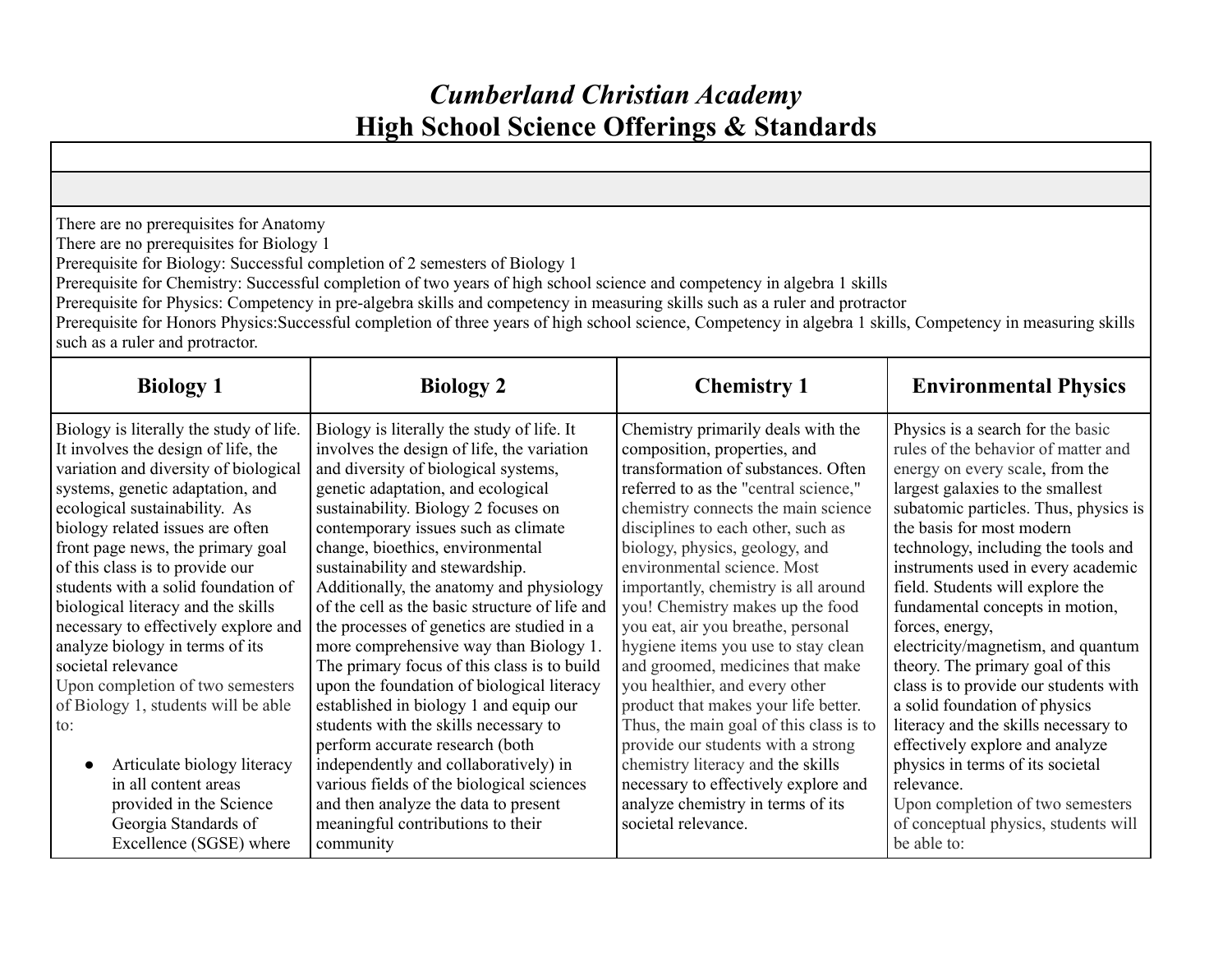the curriculums overlap

- Employ the scientific method to execute a STEM project.
- Demonstrate proper operation and usage of a microscope, slide preparation, and specimen mounting
- Be proficient in the proper techniques of dissection.(students will dissect approx 6-8 organisms).
- Build animal and plant cell models and identify major organelles
- Perform numerous biological related experiments including chromatography, diffusion, toxicity, enzymes, DNA extraction, fermentation,and pH.
- Analyze how genetic information is passed to their offspring and how these mechanisms lead to variability and diversity of species
- Use Punnett squares (monohybrid and dihybrid crosses) and/or rules of

Upon completion of two semesters of Biology 2, students will be able to:

- Articulate a biology literacy in all content areas provided in the Science Georgia Standards of Excellence (SGSE) where applicable curriculums overlap (see accompanying note)
- Employ the scientific method to execute a STEM project.
- Construct an ecosystem model using scale and fauna/flora identification apps
- Build a detailed model of a plant or animal cell including more than a dozen organelles
- Demonstrate proficiency in the proper techniques of biological specimen field work
- Construct a watershed model demonstrating economic impact in variable conditions
- Teach lower school students the proper use of a microscope and preparing a slide
- Orally present both sides of several bioethical issues
- Identify key governmental agencies and their respective roles in biological/environmental issues

Upon completion of two semesters of chemistry, students will be able to:

- Articulate chemistry literacy in all content areas provided in the Science Georgia Standards of Excellence (SGSE) where the curriculums overlap
- Employ the scientific method to execute a STEM project.
- Perform appropriate chemical laboratory experimentation techniques using standard scientific apparatus and safety protocols.
- Understand the format and vast information available for each element given on the periodic table.
- Name and write the chemical formulas for any binary chemical compound.
- Balance chemical equations.
- Predict chemical bonding patterns, and stoichiometric quantities for given compounds in a chemical equation
- Calculate molarity, elemental percent composition, and empirical/molecular formulas
- Articulate a conceptual physics literacy in all content areas provided in the Science Georgia Standards of Excellence (SGSE) where the curriculums overlap (see accompanying note)
- Identify and investigate problems through the process of scientific inquiry.
- Demonstrate the computation (limited to algebra 1 concepts) and estimation skills necessary for analyzing data and developing reasonable scientific explanations.
- Utilize the scientific method to execute a STEM project.
- Perform appropriate conceptual physics laboratory experimentation techniques using standard scientific apparatus and safety protocols.
- Build models to explore the principles of linear and rotational motion in regard to velocity, momentum, acceleration, and mass
- Create and analyze distance/time graphs and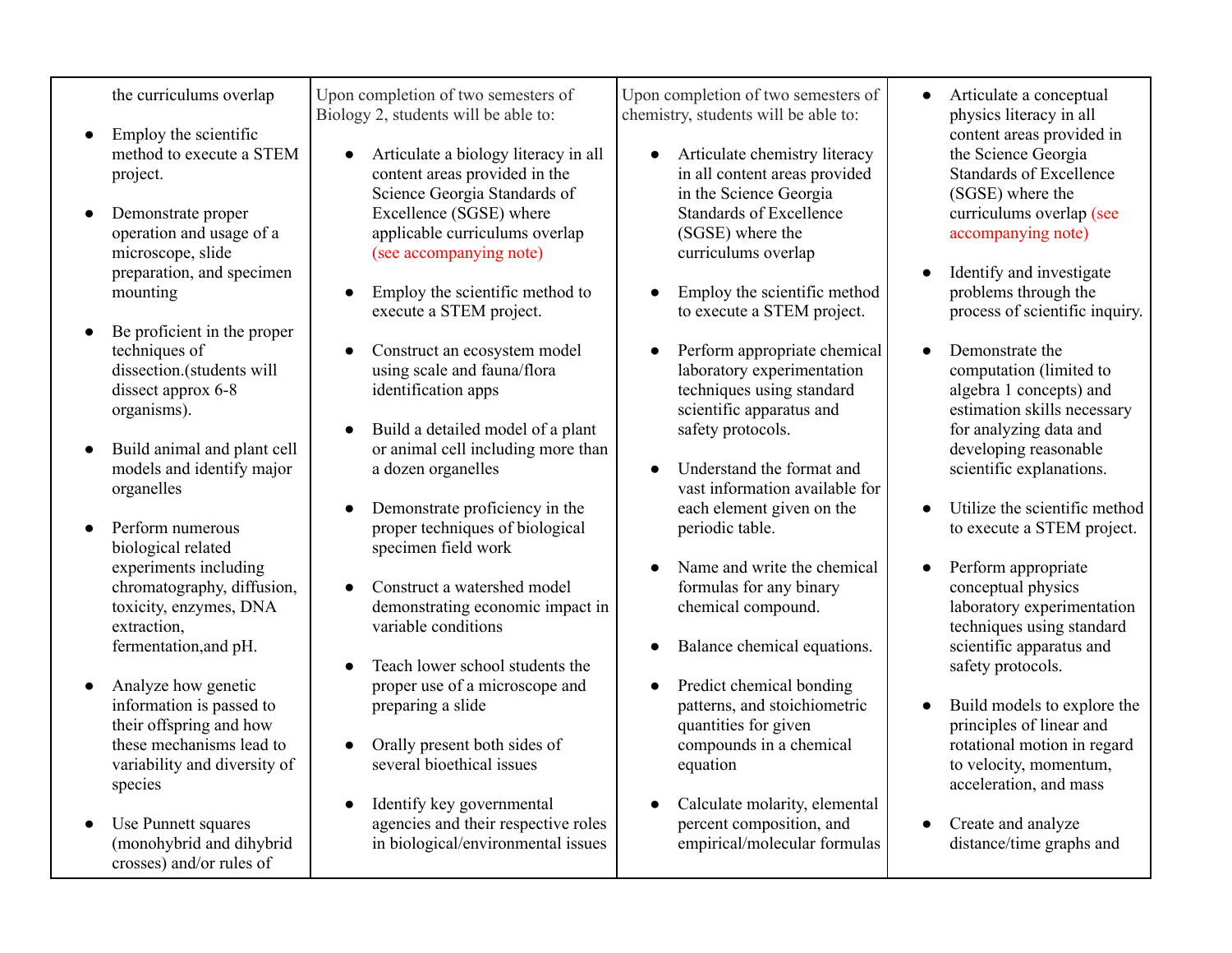| probability, to analyze the<br>following inheritance<br>patterns: dominance,<br>codominance, incomplete<br>dominance<br>Diagram the cell cycle,<br>phases of mitosis, and<br>relate the processes of each<br>Converse knowledgeably<br>about current biological<br>news and research<br>Note: This course meets or<br>exceeds Science Georgia<br><b>Standards of Excellence</b><br>(SGSE) (revised 2016) in<br>all areas the curriculums<br>overlap.<br>Note: Biblical principles<br>are integrated throughout<br>curriculum | Research, collect, analyze and<br>present genetic, environmental,<br>and cellular data in meaningful<br>presentations<br>Note: The State of Georgia does not have<br>standards published for a 2nd year<br>'biology' course. However this course<br>meets or exceeds Science Georgia<br><b>Standards of Excellence (SGSE) standards</b><br>(revised 2016) in all areas other applicable<br>curriculums (such as ecology) overlap<br>Note: Biblical principles are integrated<br>throughout curriculum | Give and explain the electron<br>configuration for any given<br>element on the periodic table<br>Use the gas laws to solve real<br>world gas properties<br>problems, such as<br>temperature, pressure and<br>volume | vector diagrams<br>Demonstrate proficiency in<br>using force diagrams.<br>Use a voltmeter and<br>differentiate between the<br>concepts of power, voltage<br>and current<br>Build and test simple and<br>parallel circuits<br>Note: The State of Georgia does not<br>have any standards published for a<br>conceptual physics course. However<br>this course meets or exceeds<br>Science Georgia Standards of<br>Excellence (SGSE) standards<br>(revised 2016) in all areas the<br>curriculums overlap a regular<br>mathematics-based physics course.<br>Note: Biblical principles are<br>integrated throughout curriculum |
|------------------------------------------------------------------------------------------------------------------------------------------------------------------------------------------------------------------------------------------------------------------------------------------------------------------------------------------------------------------------------------------------------------------------------------------------------------------------------------------------------------------------------|-------------------------------------------------------------------------------------------------------------------------------------------------------------------------------------------------------------------------------------------------------------------------------------------------------------------------------------------------------------------------------------------------------------------------------------------------------------------------------------------------------|---------------------------------------------------------------------------------------------------------------------------------------------------------------------------------------------------------------------|---------------------------------------------------------------------------------------------------------------------------------------------------------------------------------------------------------------------------------------------------------------------------------------------------------------------------------------------------------------------------------------------------------------------------------------------------------------------------------------------------------------------------------------------------------------------------------------------------------------------------|
|------------------------------------------------------------------------------------------------------------------------------------------------------------------------------------------------------------------------------------------------------------------------------------------------------------------------------------------------------------------------------------------------------------------------------------------------------------------------------------------------------------------------------|-------------------------------------------------------------------------------------------------------------------------------------------------------------------------------------------------------------------------------------------------------------------------------------------------------------------------------------------------------------------------------------------------------------------------------------------------------------------------------------------------------|---------------------------------------------------------------------------------------------------------------------------------------------------------------------------------------------------------------------|---------------------------------------------------------------------------------------------------------------------------------------------------------------------------------------------------------------------------------------------------------------------------------------------------------------------------------------------------------------------------------------------------------------------------------------------------------------------------------------------------------------------------------------------------------------------------------------------------------------------------|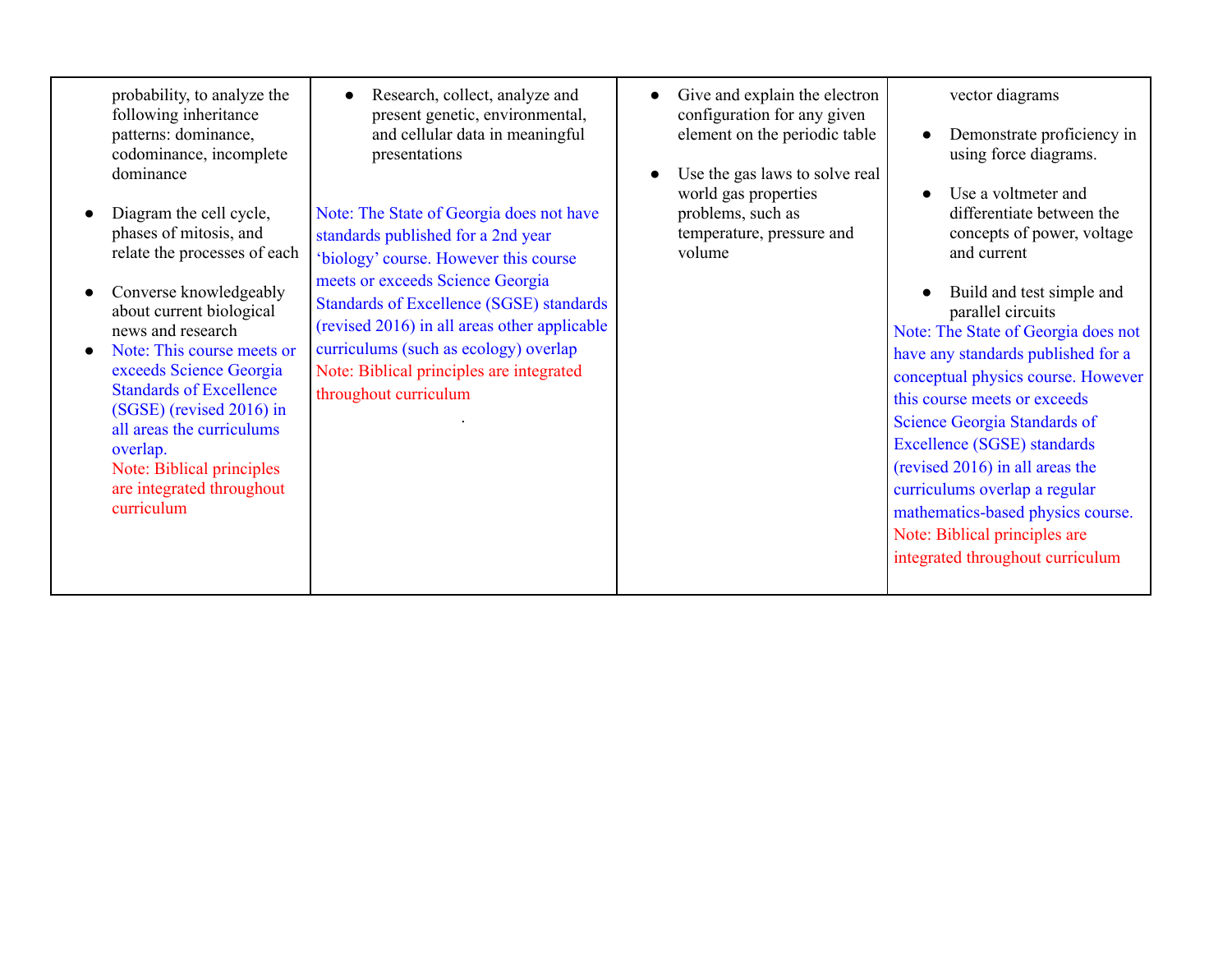| <b>Honors Physics</b>                                                                                                                                                                                                                                                                                                                                                                                                                                                                                                                                                                                                                                                                                                                                                                           | Anatomy                                                                                                                                                                                                                                                                                                                                                                                                                                                                                                                                                                                                                                                                                                                                                                                                                  |  |
|-------------------------------------------------------------------------------------------------------------------------------------------------------------------------------------------------------------------------------------------------------------------------------------------------------------------------------------------------------------------------------------------------------------------------------------------------------------------------------------------------------------------------------------------------------------------------------------------------------------------------------------------------------------------------------------------------------------------------------------------------------------------------------------------------|--------------------------------------------------------------------------------------------------------------------------------------------------------------------------------------------------------------------------------------------------------------------------------------------------------------------------------------------------------------------------------------------------------------------------------------------------------------------------------------------------------------------------------------------------------------------------------------------------------------------------------------------------------------------------------------------------------------------------------------------------------------------------------------------------------------------------|--|
|                                                                                                                                                                                                                                                                                                                                                                                                                                                                                                                                                                                                                                                                                                                                                                                                 |                                                                                                                                                                                                                                                                                                                                                                                                                                                                                                                                                                                                                                                                                                                                                                                                                          |  |
| Physics is a search for the basic<br>rules of the behavior of matter and<br>energy on every scale, from the<br>largest galaxies to the smallest<br>subatomic particles. Thus, physics<br>is the basis for most modern<br>technology, including the tools and<br>instruments used in every<br>academic field. Students will<br>explore major concepts in motion,<br>forces, energy,<br>electricity/magnetism, and<br>quantum theory and its<br>mathematical foundations. The<br>primary goal of this class for our<br>students is to build upon the<br>foundation of physics literacy<br>provided in conceptual physics<br>and hone the skills necessary to<br>make meaningful societal<br>contributions.<br>Upon completion of two semesters<br>of honors physics, students will be<br>able to: | Human anatomy and physiology studies<br>the anatomical structures of the human<br>body and their interdependent functions in<br>maintaining homeostasis. The main goal<br>of this class is to give our students a solid<br>foundation of human<br>anatomical/physiological knowledge and<br>motivation to improve the health and<br>well-being of themselves and their<br>community.<br>Upon completion of two semesters of<br>anatomy & physiology, students will be<br>able to:<br>Articulate an anatomical and<br>$\bullet$<br>physiological literacy in all<br>content areas provided in the<br>Science Georgia Standards of<br>Excellence (SGSE)<br>Identify each of the main organ<br>systems, their main anatomical<br>constituents, and how they<br>function interdependently for the<br>purpose of homeostasis. |  |
| Articulate physics literacy<br>in all content areas<br>provided in the Science<br>Georgia Standards of<br>Excellence (SGSE)                                                                                                                                                                                                                                                                                                                                                                                                                                                                                                                                                                                                                                                                     | Articulate how the integumentary,<br>skeletal, and muscular systems<br>work together to provide<br>protection, support and movement<br>for the human body.                                                                                                                                                                                                                                                                                                                                                                                                                                                                                                                                                                                                                                                               |  |
| Utilize the scientific<br>method to execute a<br>STEM project.                                                                                                                                                                                                                                                                                                                                                                                                                                                                                                                                                                                                                                                                                                                                  | Investigate the chemical and<br>physical mechanisms of digestion,<br>elimination, transportation, and<br>absorption within the body to                                                                                                                                                                                                                                                                                                                                                                                                                                                                                                                                                                                                                                                                                   |  |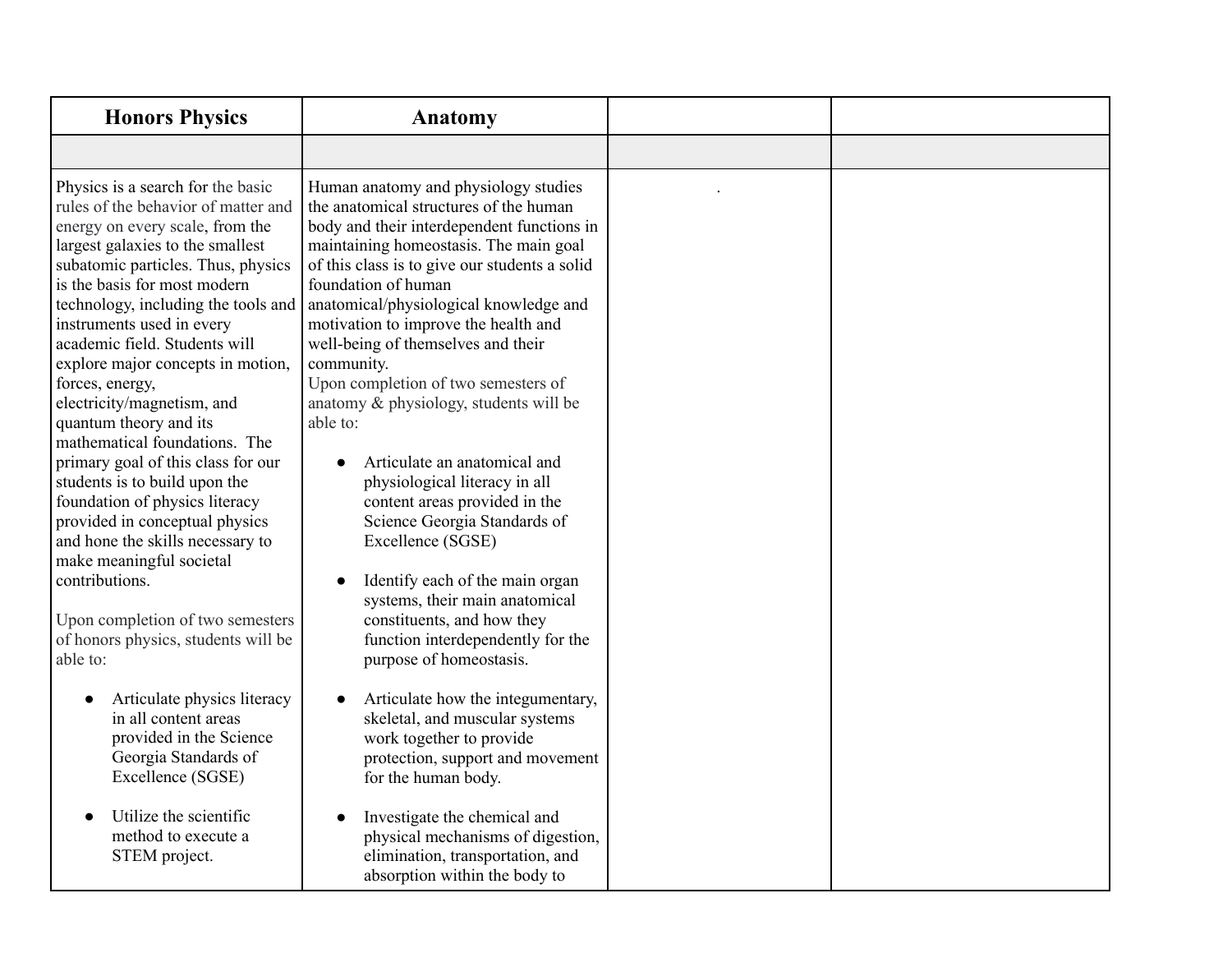- Apply algebraic and geometric concepts and skills to the solution of physics based problems.
- Develop visual models to represent physical laws of natural phenomena
- Perform appropriate conceptual physics laboratory experimentation techniques using standard scientific apparatus and safety protocols.
- Devise ways of making observations to test proposed explanations
- Use various means of representing and organizing observations (e.g., diagrams, tables, charts, graphs, and equations) and insightfully interpret the organized data
- Identify patterns of change necessary for making predictions about future behavior and conditions for physical systems/objects.
- Collect, analyze, interpret, and present data, using appropriate tools

transform food into energy and extract its nutritional content

- Discuss the role of the brain. central nervous system, and endocrine system to regulate the physiological functions of each organ system
- Analyze research data on the effects of various environmental factors on human homeostasis and well-being
- Perform numerous anatomical and physiological based experiments
- Demonstrate proper practices and techniques to maintain the health of each organ system
- Debate coherently in various human ethical issues as related to the human body
- Converse knowledgeably about current medical news and research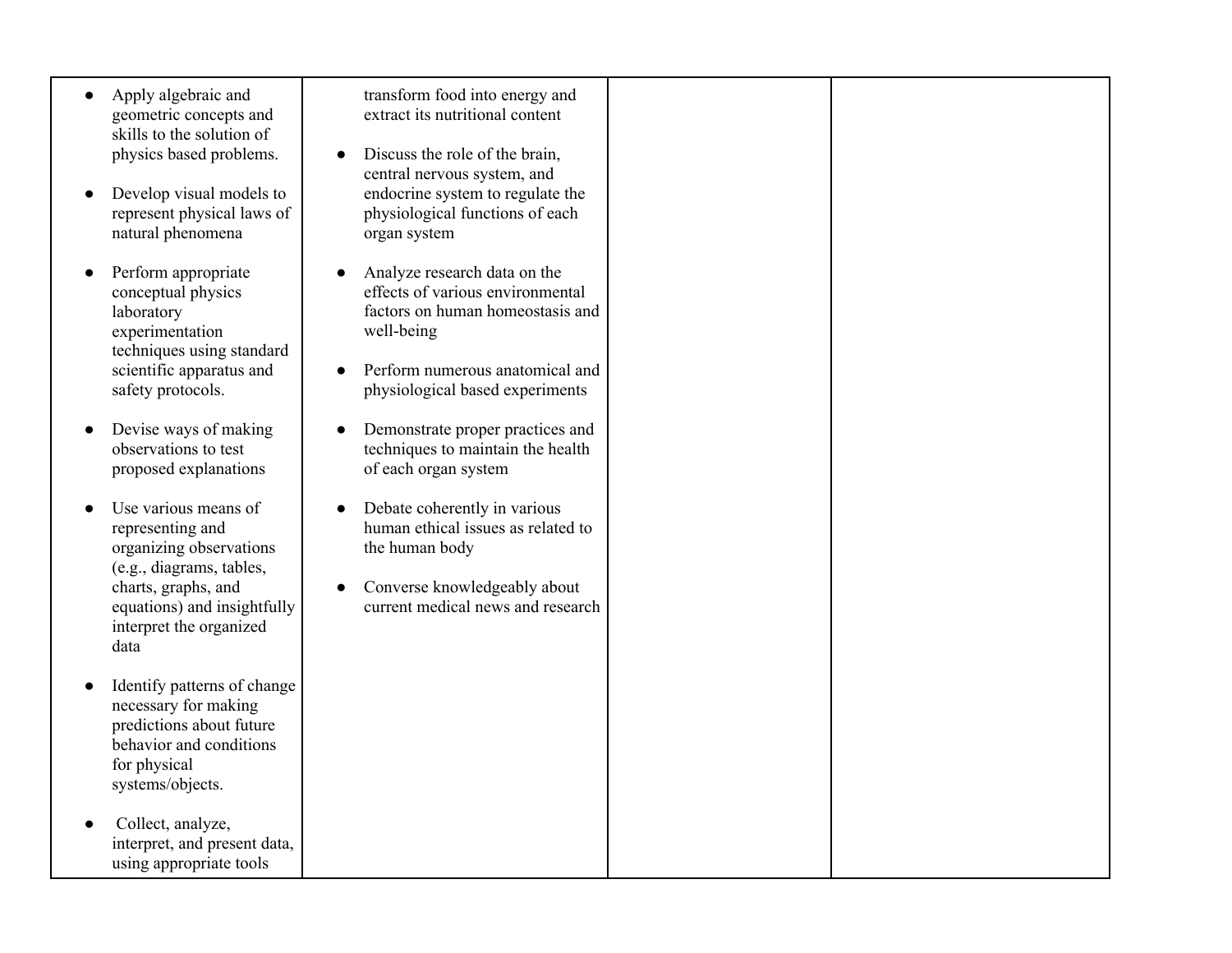| <b>Minimum Expected Technology Competencies for Juniors and Seniors</b> |                                                                                                                                                                                                                                                                                                                   |  |  |  |
|-------------------------------------------------------------------------|-------------------------------------------------------------------------------------------------------------------------------------------------------------------------------------------------------------------------------------------------------------------------------------------------------------------|--|--|--|
| solutions requiring mathematical computations.                          | Throughout certain courses, students will learn how to master the technology they are using in order to fulfill academic goals. Mastery of their use of<br>technology is vital to success. By the end of each course, students will be required to demonstrate their mastery (using technology) of any scientific |  |  |  |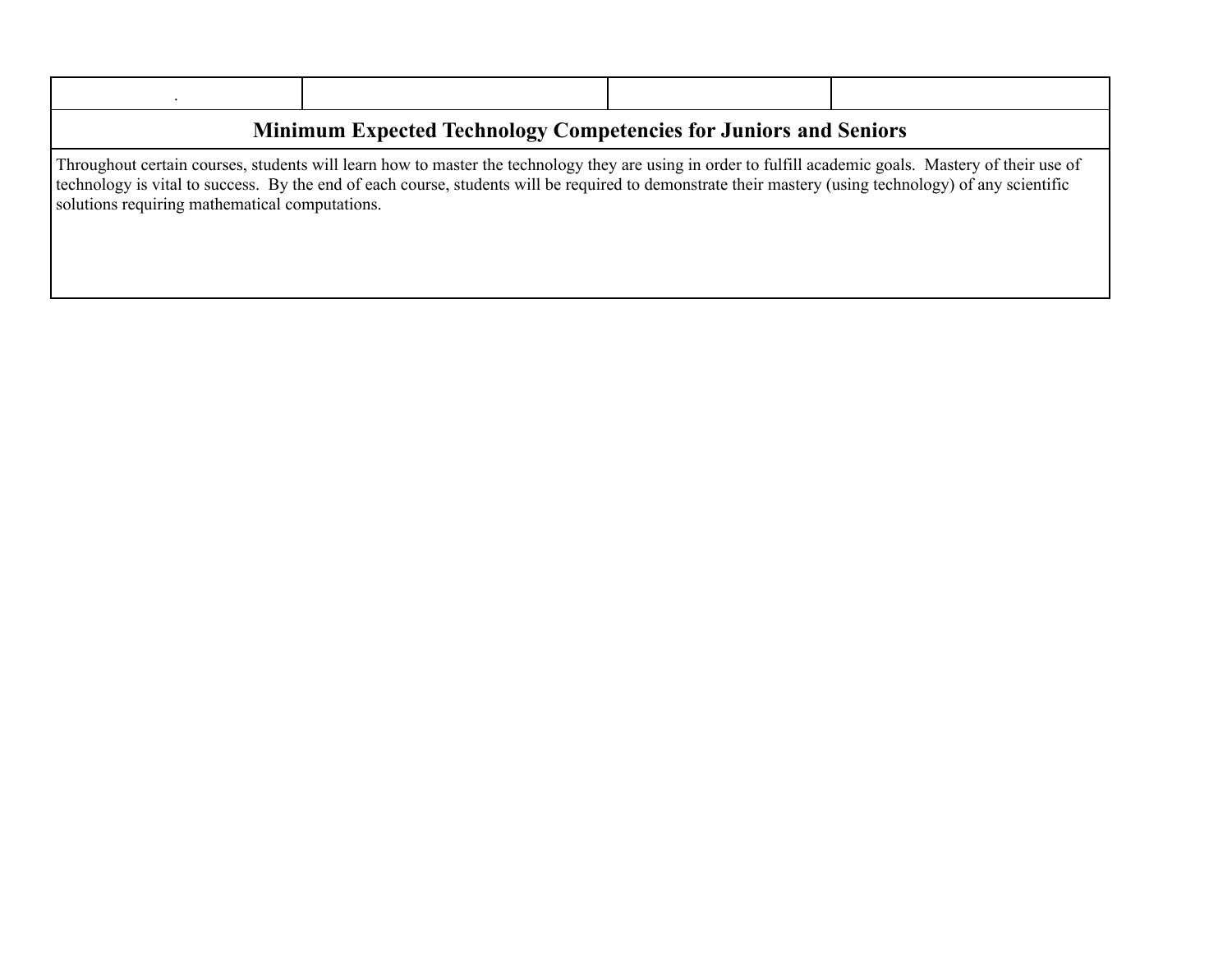# *Cumberland Christian Academy* **High School Social Studies Offerings & Standards**

**There are no prerequisites to high school social studies classes.**

| <b>Government / Civics</b>                                                                                                                                                                                                                                                                                                                                                                                                                                                                                                                                                                                                                                                                                                                                                                                                                                                                                                                                            | <b>World History</b>                                                                                                                                                                                                                                                                                                                        | <b>U.S. History</b>                                                                                                                                                                                                                                                                                                                                                                                                                                                                                                                                                                                                                                                                                                                                                                                                                                                                                                                          | <b>Economics</b>                                                                                                                                                                                                                                                                                                                                                                                                                                                                                                                                                                                                                                                                                                                                                                                                                                                                                                                                  |
|-----------------------------------------------------------------------------------------------------------------------------------------------------------------------------------------------------------------------------------------------------------------------------------------------------------------------------------------------------------------------------------------------------------------------------------------------------------------------------------------------------------------------------------------------------------------------------------------------------------------------------------------------------------------------------------------------------------------------------------------------------------------------------------------------------------------------------------------------------------------------------------------------------------------------------------------------------------------------|---------------------------------------------------------------------------------------------------------------------------------------------------------------------------------------------------------------------------------------------------------------------------------------------------------------------------------------------|----------------------------------------------------------------------------------------------------------------------------------------------------------------------------------------------------------------------------------------------------------------------------------------------------------------------------------------------------------------------------------------------------------------------------------------------------------------------------------------------------------------------------------------------------------------------------------------------------------------------------------------------------------------------------------------------------------------------------------------------------------------------------------------------------------------------------------------------------------------------------------------------------------------------------------------------|---------------------------------------------------------------------------------------------------------------------------------------------------------------------------------------------------------------------------------------------------------------------------------------------------------------------------------------------------------------------------------------------------------------------------------------------------------------------------------------------------------------------------------------------------------------------------------------------------------------------------------------------------------------------------------------------------------------------------------------------------------------------------------------------------------------------------------------------------------------------------------------------------------------------------------------------------|
| Government:<br>This one semester course involves<br>the study of the local, state, and<br>federal governmental functions.<br>Focus areas include development of<br>our political system, federalism,<br>civil liberties, political parties,<br>political theory and comparative<br>government. Students study the<br>functions of our executive,<br>legislative, and judicial branches.<br>The course will spotlight the<br>political mechanics of our<br>government, which entails the<br>interactions within and between<br>elements of the government. To<br>increase comprehension, students<br>read and analyze relevant primary<br>and secondary source documents<br>and incorporate these ideas into the<br>assigned material.<br>Civics<br>This course involves the study of<br>citizenship and government. This<br>one-semester course provides<br>students with a basic understanding<br>of civic life, politics, and<br>government, and a short history of | This two semester course examines the<br>people and nations of both Western and<br>non-Western civilizations. This course<br>explores the political, cultural, and<br>economic heritage of civilizations from<br>the time of recorded history to present.<br>Concepts and skills in problem solving<br>and critical thinking are developed. | This two semester course.<br>examines the development of the<br>United States from discovery<br>through the present. The purpose<br>of this course is to increase<br>knowledge, awareness, and<br>appreciation of America's social,<br>political, and economic<br>evolution from colonization to<br>its current position as a world<br>leader. First semester will<br>provide students with a survey of<br>American history beginning with<br>theories on the earliest<br>settlement of the New World and<br>moving through the colonial<br>period toward the Civil War. The<br>second semester will cover<br>Reconstruction to the present<br>day. This course attempts to<br>achieve a broad awareness of<br>events and ideas essential to an<br>understanding of American<br>history and to develop and<br>maintain an interest in the<br>historical relevance of current<br>events necessary in order to<br>become an active citizen and | 12 grade: Fall<br>Microeconomics<br>This is a one-semester introductory<br>course that teaches the fundamentals<br>of microeconomics. It is designed to<br>provide students with a basic<br>understanding of economic<br>concepts, institutions, and social and<br>personal decision-making. This<br>course introduces microeconomic<br>concepts and analysis, supply and<br>demand analysis, theories of the<br>firm and individual behavior,<br>competition and monopoly, and<br>welfare economics. Focus areas<br>include opportunity cost and<br>scarcity, supply/demand analysis,<br>and competitive markets.<br>12 grade: Spring<br>Macroeconomics<br>This course provides an overview of<br>macroeconomic issues: the<br>determination of output,<br>employment, unemployment,<br>interest rates, and inflation. Students<br>will also study the means by which<br>economic activity is measured, the<br>role and functions of the Federal |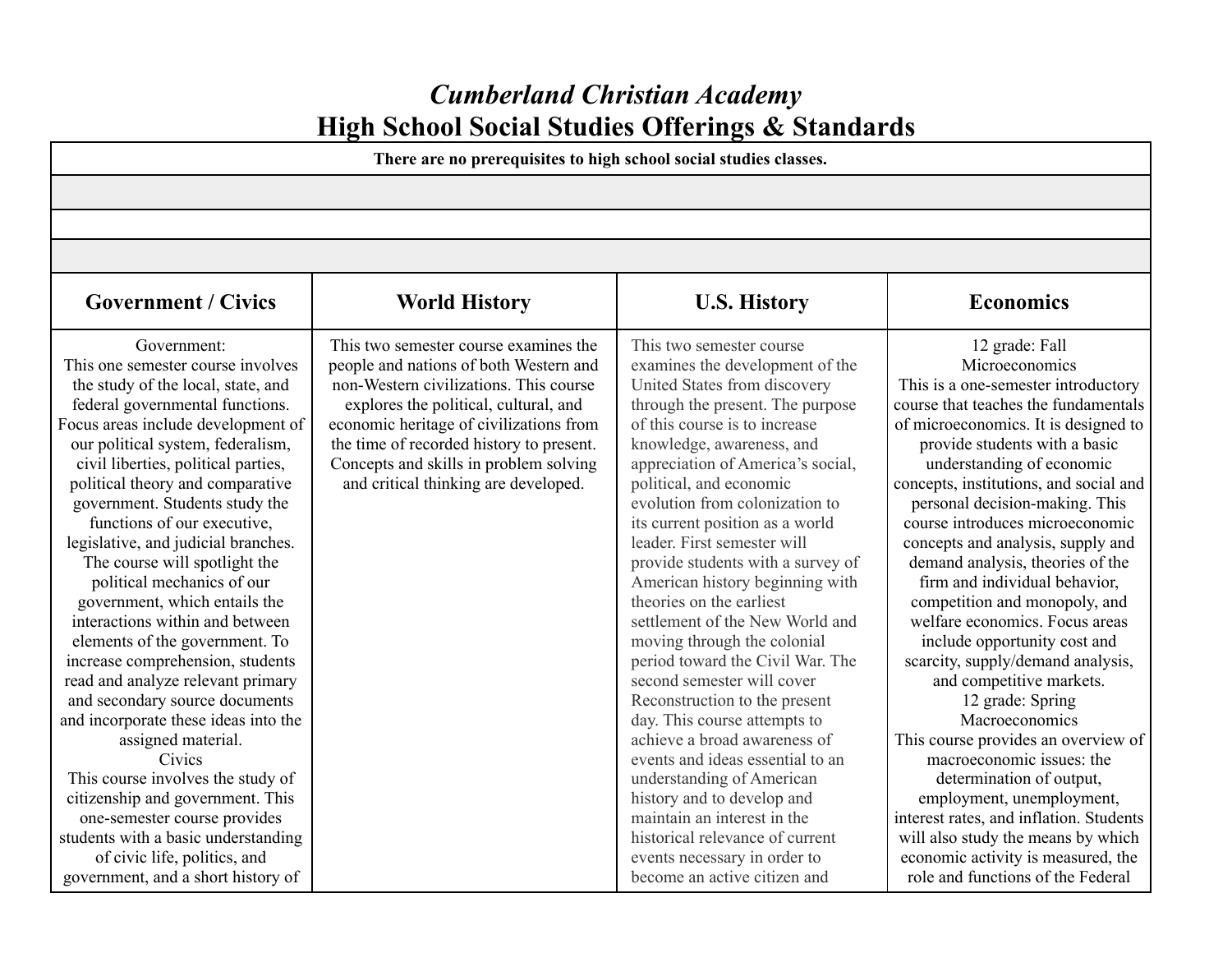| the government's foundation and<br>development in this country.<br>Students learn how power and<br>responsibility are shared and limited | succeed in college-level history<br>courses. | Reserve System, international trade,<br>and how the government used fiscal<br>policy to promote price stability, full<br>employment, and economic growth. |
|------------------------------------------------------------------------------------------------------------------------------------------|----------------------------------------------|-----------------------------------------------------------------------------------------------------------------------------------------------------------|
| by government, the impact                                                                                                                |                                              |                                                                                                                                                           |
| American politics has on world                                                                                                           |                                              |                                                                                                                                                           |
| affairs, the place of law in the                                                                                                         |                                              |                                                                                                                                                           |
| American constitutional system,                                                                                                          |                                              |                                                                                                                                                           |
| and which rights the American                                                                                                            |                                              |                                                                                                                                                           |
| government guarantees its citizens.                                                                                                      |                                              |                                                                                                                                                           |
| Students also examine how the                                                                                                            |                                              |                                                                                                                                                           |
| world is organized politically and                                                                                                       |                                              |                                                                                                                                                           |
| how civic participation in the                                                                                                           |                                              |                                                                                                                                                           |
| American political system compares                                                                                                       |                                              |                                                                                                                                                           |
| to that in other societies around the                                                                                                    |                                              |                                                                                                                                                           |
| world today. Citizenship rights and                                                                                                      |                                              |                                                                                                                                                           |
| responsibilities are emphasized.                                                                                                         |                                              |                                                                                                                                                           |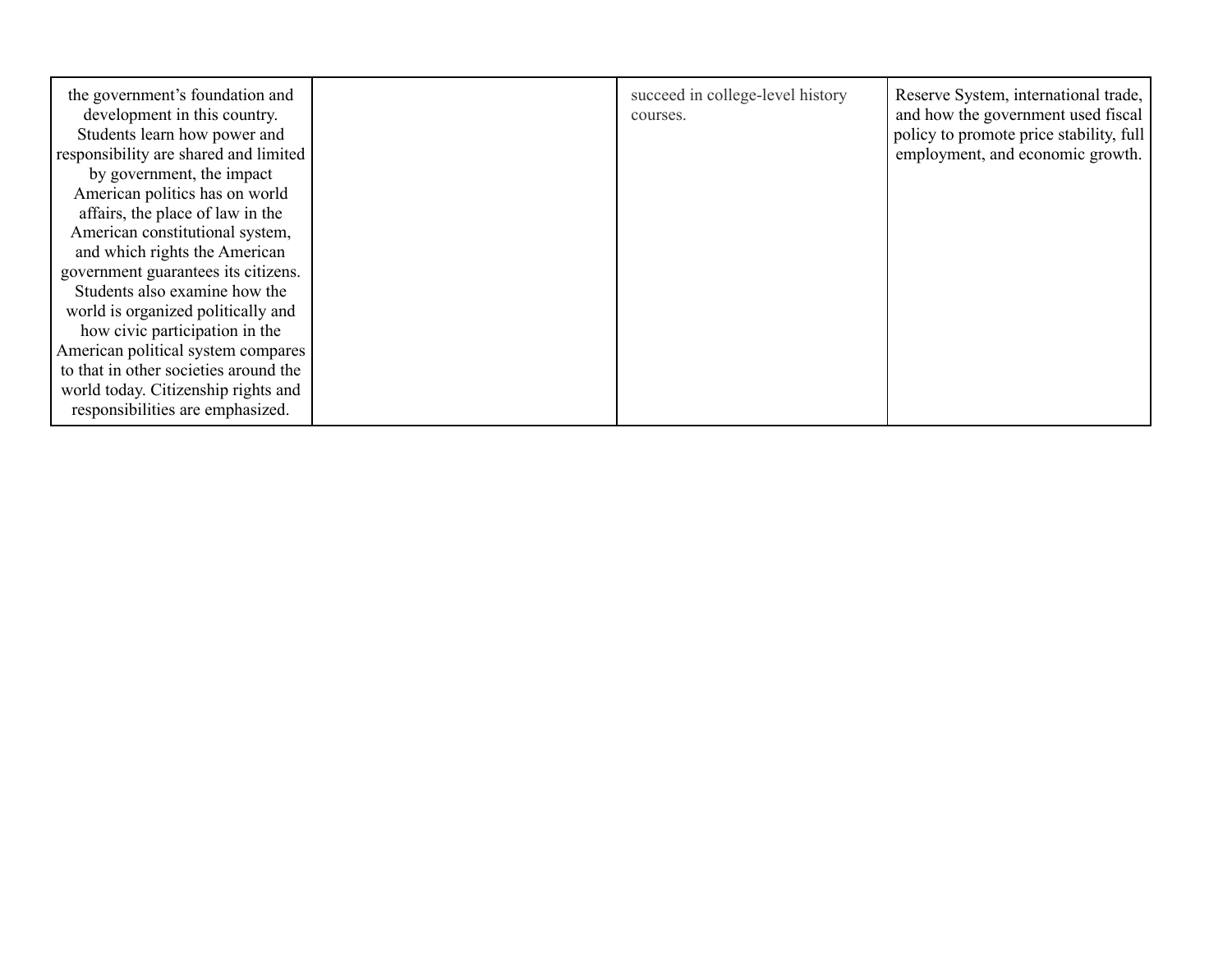# *Cumberland Christian Academy* **High School Bible Offerings & Standards**

**There are no prerequisites to high school Bible studies classes.**

| <b>Apologetics</b>                                                                                                                                                                                                                                                                                                                                                                                                                                                                                                                                                                                                                                                                                                                           | <b>Biblical Life Prep</b>                                                                                                                                                                                                                                                                                                                                                                                                                                                                                                                                                                                                                                                                                                                                        | <b>Biblical Communications</b>                                                                                                                                                                                                                                                                                                                                                                                                                                                                                                                                                                                                                                    | <b>Ethics</b>                                                                                                                                                                                                                                                                                                                                                                                                                                                                                                                                                                                                                                                          |
|----------------------------------------------------------------------------------------------------------------------------------------------------------------------------------------------------------------------------------------------------------------------------------------------------------------------------------------------------------------------------------------------------------------------------------------------------------------------------------------------------------------------------------------------------------------------------------------------------------------------------------------------------------------------------------------------------------------------------------------------|------------------------------------------------------------------------------------------------------------------------------------------------------------------------------------------------------------------------------------------------------------------------------------------------------------------------------------------------------------------------------------------------------------------------------------------------------------------------------------------------------------------------------------------------------------------------------------------------------------------------------------------------------------------------------------------------------------------------------------------------------------------|-------------------------------------------------------------------------------------------------------------------------------------------------------------------------------------------------------------------------------------------------------------------------------------------------------------------------------------------------------------------------------------------------------------------------------------------------------------------------------------------------------------------------------------------------------------------------------------------------------------------------------------------------------------------|------------------------------------------------------------------------------------------------------------------------------------------------------------------------------------------------------------------------------------------------------------------------------------------------------------------------------------------------------------------------------------------------------------------------------------------------------------------------------------------------------------------------------------------------------------------------------------------------------------------------------------------------------------------------|
| In a very general sense, they will<br>learn how to answer the following<br>questions: Why would anyone, or<br>why should anyone become a<br>Christian? Why should anyone<br>place their faith in Jesus Christ – $a$<br>man who lived over two thousand<br>years ago?<br>They will learn how to contend with<br>such philosophies and ideologies<br>such as naturalism, atheism,<br>pantheism, and postModernism.<br>They will learn a classical<br>apologetic approach in defending<br>Christianity that includes the<br>following:<br>Truth exists (objective<br>$\bullet$<br>reality can be known)<br>God exists (classical<br>arguments for God's<br>existence)<br>The Cosmological<br>$\bullet$<br>Argument<br>The Teleological Argument | Students will learn and be able to:<br>Introduction to personal finance<br>$\bullet$<br>Saving<br><b>Budgeting</b><br>Debt - college, credit card, loans,<br>etc.<br>Financial life after high school<br>$\bullet$<br><b>Consumer Awareness</b><br>$\bullet$<br>Investing and retirement<br>$\bullet$<br>Insurance<br>Money and relationships<br>Careers and taxes<br>Giving<br>How to interview for a job<br>How to succeed on relationships<br>How to perform well at any job<br>$\bullet$<br>Practical life skills: home,<br>$\bullet$<br>automobile, other<br>How to make better decisions and<br>$\bullet$<br>have fewer regrets<br>How to manage your most<br>valuable asset - your body<br>Final oral "My life and Future<br>presentation (20-30 minutes) | Students will learn and be able to:<br>Demonstrate a knowledge of<br>effective listening and<br>speaking skills<br>Apply speech organizational<br>skills in practical delivery<br>before classmates<br>Identify potential barriers to a<br>presentation of the gospel<br>Develop biblical topical<br>presentation speech<br>Acknowledge listening skills<br>$\bullet$<br>as a key ingredient in<br>communications<br>Identify crucial areas of<br>improvement needed to listen<br>effectively<br>Demonstrate retention and<br>application of this knowledge<br>through class participation<br>Understand the biblical<br>prerogative in listening<br>(James 1:19) | Students will learn and be able to:<br>How God wants us to live<br>The moral character of God.<br>How to live a life pleasing<br>$\bullet$<br>to God<br>Ethics and the proclamation<br>of the gospel<br>How to live for the glory of<br>$\bullet$<br>God.<br>The blessings of obeying<br>and serving God<br>Obeying God brings<br>$\bullet$<br>blessings to our daily lives<br>Willful sin brings harmful<br>consequences to our daily<br>lives<br>Understanding of the<br>history of redemption<br>Understanding the<br>$\bullet$<br>progressive development of<br>the Bible from the old<br>covenant (under Moses) to<br>the new covenant<br>(inaugurated by Christ) |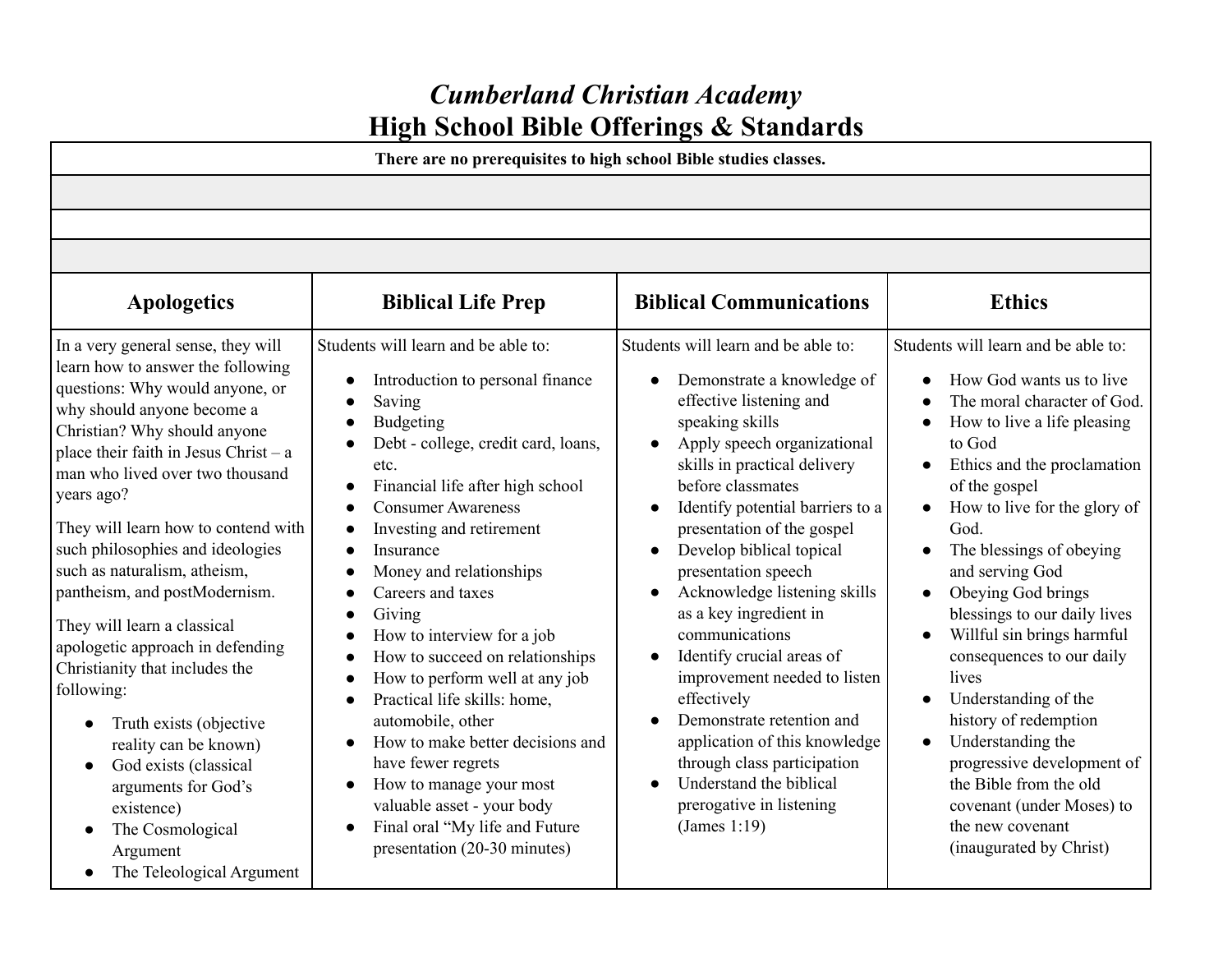| The Moral Argument<br>Miracles are possible (the<br>universe is not a closed<br>system)<br>The New Testament is<br>historically Reliable<br>(manuscript evidence &<br>archaeology)<br>Jesus has risen from the<br>dead (hence, Jesus is God)<br>What students be expected to have<br>mastered when they leave my class:<br>Able to define and explain<br>what apologetics is<br>Able to defend the truth<br>claims of Christianity<br>simply and intelligently<br>Able to refute Darwinian<br>Evolution with the current<br>scientific discoveries<br>regarding Intelligent Design<br>Able to explain the Genesis<br>creation narrative as<br>non-contradictory to<br>scientific method<br>Able to defend the reality of<br>miracles<br>Able to defend the<br>historical reliability of the<br>Bible<br>Able to defend the<br>resurrection as a historical<br>fact of history | Apply listening skills to<br>$\bullet$<br>relationship with others and<br>with God (Matthew 7:224)<br>Discuss the importance of<br>knowing your audience in<br>communication<br>Describe key points of<br>consideration in determining<br>who is your audience<br>Recognize that knowing your<br>audience aids in keeping<br>them engaged<br>Outline the speech<br>preparation process<br>Practice delivery styles in fun<br>activities<br>Produce and deliver a short<br>"fun" style speech in front of<br>class<br>Understand the biblical<br>importance of good speaking<br>skills (Colossians 4:6)<br>Refine and reinforce speech<br>preparation process<br>Prepare and deliver a longer<br>speech with scriptural<br>emphasis and personal stories<br>Apply the biblical truths on<br>testimony $(2$ Timothy 1:8)<br>Realize the impact of before<br>and after showing a<br>progression in their speech<br>Present a 10-15 minute<br>topical consisting of elements<br>learned through the course<br>(knowledge of audience,<br>style, organization, personal | How biblical ethics and<br>morality has shaped civil<br>government |
|-------------------------------------------------------------------------------------------------------------------------------------------------------------------------------------------------------------------------------------------------------------------------------------------------------------------------------------------------------------------------------------------------------------------------------------------------------------------------------------------------------------------------------------------------------------------------------------------------------------------------------------------------------------------------------------------------------------------------------------------------------------------------------------------------------------------------------------------------------------------------------|--------------------------------------------------------------------------------------------------------------------------------------------------------------------------------------------------------------------------------------------------------------------------------------------------------------------------------------------------------------------------------------------------------------------------------------------------------------------------------------------------------------------------------------------------------------------------------------------------------------------------------------------------------------------------------------------------------------------------------------------------------------------------------------------------------------------------------------------------------------------------------------------------------------------------------------------------------------------------------------------------------------------------------------------------------------------|--------------------------------------------------------------------|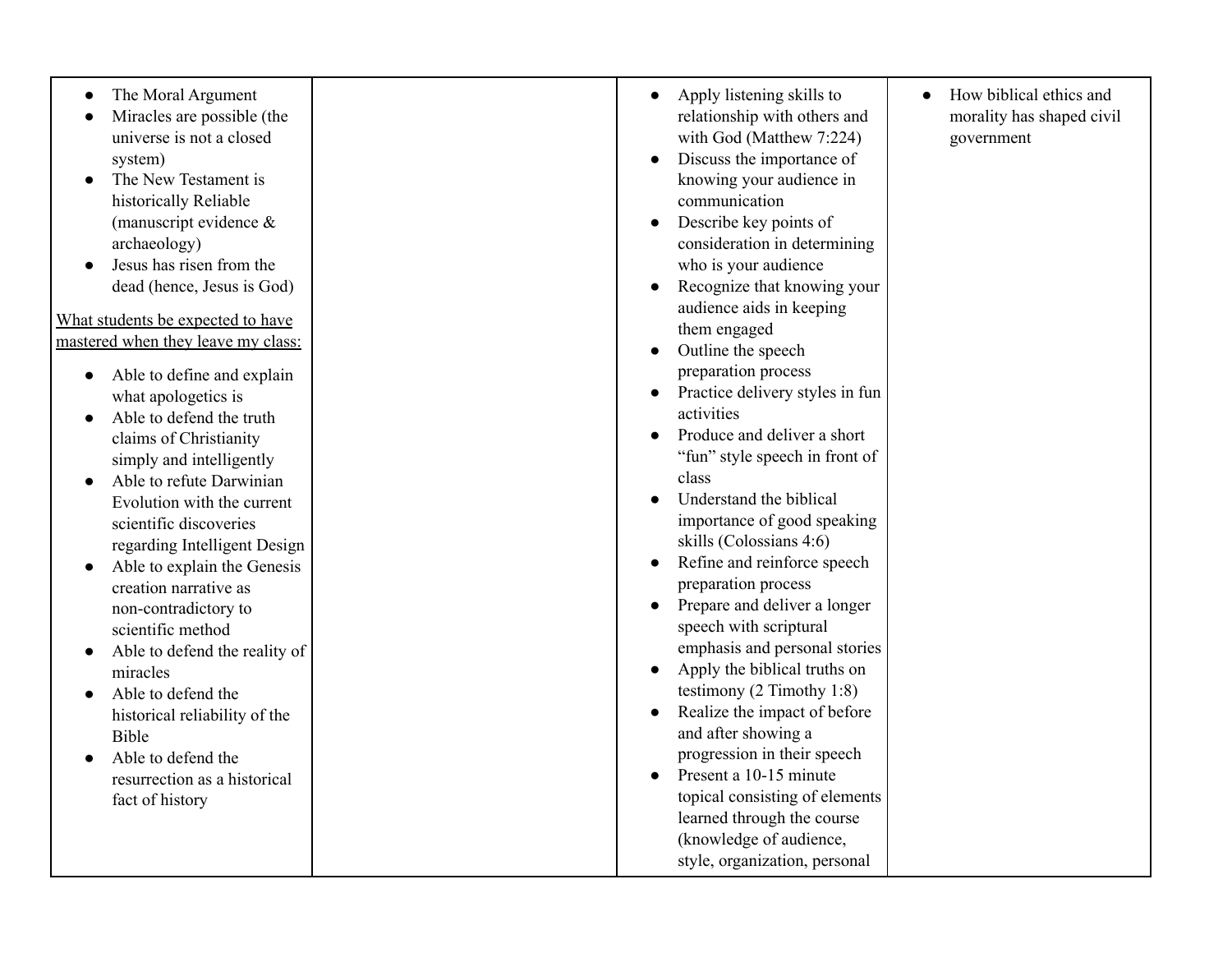|  | stories as testimony, correctly<br>applied scripture) |  |
|--|-------------------------------------------------------|--|
|--|-------------------------------------------------------|--|

| <b>History of the Church</b>                                                                                                                                                                                                                                                                                                                                                                                                                                                                                                                                                                                                                                                                                                                                                                                                                                                                   | <b>New Testament</b>                                                                                                                                                                                                                                                                                                                                                                                                                                                                                                                                                                                                                                                                                                                                                                                                                                                                                                                    | <b>Old Testament</b>                                                                                                                                                                                                                                                                                                                                                                                                                                                                                                                                                                                                                                                                                                                                                  | <b>Theology</b>                                                                                                                                                                                                                                                                                                                                                                                                                                                                                                                                                                                                                                                                                                                                                 |
|------------------------------------------------------------------------------------------------------------------------------------------------------------------------------------------------------------------------------------------------------------------------------------------------------------------------------------------------------------------------------------------------------------------------------------------------------------------------------------------------------------------------------------------------------------------------------------------------------------------------------------------------------------------------------------------------------------------------------------------------------------------------------------------------------------------------------------------------------------------------------------------------|-----------------------------------------------------------------------------------------------------------------------------------------------------------------------------------------------------------------------------------------------------------------------------------------------------------------------------------------------------------------------------------------------------------------------------------------------------------------------------------------------------------------------------------------------------------------------------------------------------------------------------------------------------------------------------------------------------------------------------------------------------------------------------------------------------------------------------------------------------------------------------------------------------------------------------------------|-----------------------------------------------------------------------------------------------------------------------------------------------------------------------------------------------------------------------------------------------------------------------------------------------------------------------------------------------------------------------------------------------------------------------------------------------------------------------------------------------------------------------------------------------------------------------------------------------------------------------------------------------------------------------------------------------------------------------------------------------------------------------|-----------------------------------------------------------------------------------------------------------------------------------------------------------------------------------------------------------------------------------------------------------------------------------------------------------------------------------------------------------------------------------------------------------------------------------------------------------------------------------------------------------------------------------------------------------------------------------------------------------------------------------------------------------------------------------------------------------------------------------------------------------------|
| <b>STUDENTS WILL LEARN</b><br><b>DURING THE</b><br><b>FIRST HALF OF THE</b><br><b>SEMESTER</b><br>- Miracles of the Bible, during and<br>after the canonization of the Bible.<br>- The history and lifestyle of certain<br>Biblical apostles.<br>- Martyrs throughout the history of<br>the church.<br>- The development of various<br>creeds and the memorization of the<br>Nicene Creed<br>- Different Holy Wars, who lead<br>them, and for what reason.<br>- Differences between Eastern<br>Orthodox and Roman Catholic<br>churches and different Catholic<br><b>Branches</b><br>- The progression and development<br>of the various protestant<br>denominations<br>- The development of, and the<br>outcome of different councils in the<br>Catholic Church.<br>- Different end time prophecy views<br>and our responses.<br><b>STUDENTS WILL LEARN AND</b><br><b>REVIEW THE FOLLOWING</b> | What will students learn:<br>The relationship of the Old<br>$\bullet$<br><b>Testament to the New Testament</b><br>The relationship of all New<br>$\bullet$<br>Testament writings as it relates to<br>the Gospel<br>An historical perspective of the<br>$\bullet$<br>life of Jesus<br>The meaning of Jesus as "The Son<br>of Man"<br>An overview of each book of the<br>$\bullet$<br>New Testament as it relates to:<br>The author, history when it was<br>written, purpose for which it was<br>written, major themes, etc.<br>What students be expected to have<br>mastered when they leave my class:<br>Able to give a brief overview of<br>$\bullet$<br>each book in the New Testament<br>Able to define and explain the<br>$\bullet$<br>Gospel<br>Able to tell the story of Jesus'<br>$\bullet$<br>birth, 3-years of ministry, death,<br>and resurrection<br>Able to explain why Jesus is<br>$\bullet$<br>actually God (the Trinity) | What will students learn:<br>The Christian worldview<br>based on the Creation story<br>and man's sin and separation<br>from God<br>What is the Bible<br>How to read the Bible<br>Literary styles of the Bible<br>The Bible as Jewish literature<br>The persistent providence of<br>$\bullet$<br>God throughout history to<br>carry out his promises<br>How to read the plot in<br>biblical narrative<br>A brief synopsis of each<br>$\bullet$<br>book of the Old Testament<br>What students be expected to have<br>mastered when they leave my class:<br>Able to explain the Christian<br>$\bullet$<br>world view in opposition to<br>the prevalent worldviews of<br>today<br>Able to explain the Creation<br>story, what went wrong, and<br>God's plan going forward | What will students learn:<br>The definition of what<br>theology is<br>A concise introduction to<br>$\bullet$<br>biblical doctrine<br>The permanent essentials of<br>$\bullet$<br>Christianity<br>The unchanging pillars of<br>the Christian faith<br>The foundational teachings<br>$\bullet$<br>of the Christian faith<br>The "divine activity" of<br>God as it unfolds in biblical<br>history<br>The axis of redemptive<br>history<br>The unity of all the biblical<br>texts taken together<br>Prophetic promise and<br>$\bullet$<br>fulfillment<br>An understanding of how<br>texts in one part of<br>Scripture relate to all other<br>texts<br>Assertions about the nature,<br>will, and plan of God in<br>creation and redemption,<br>including the nature, |